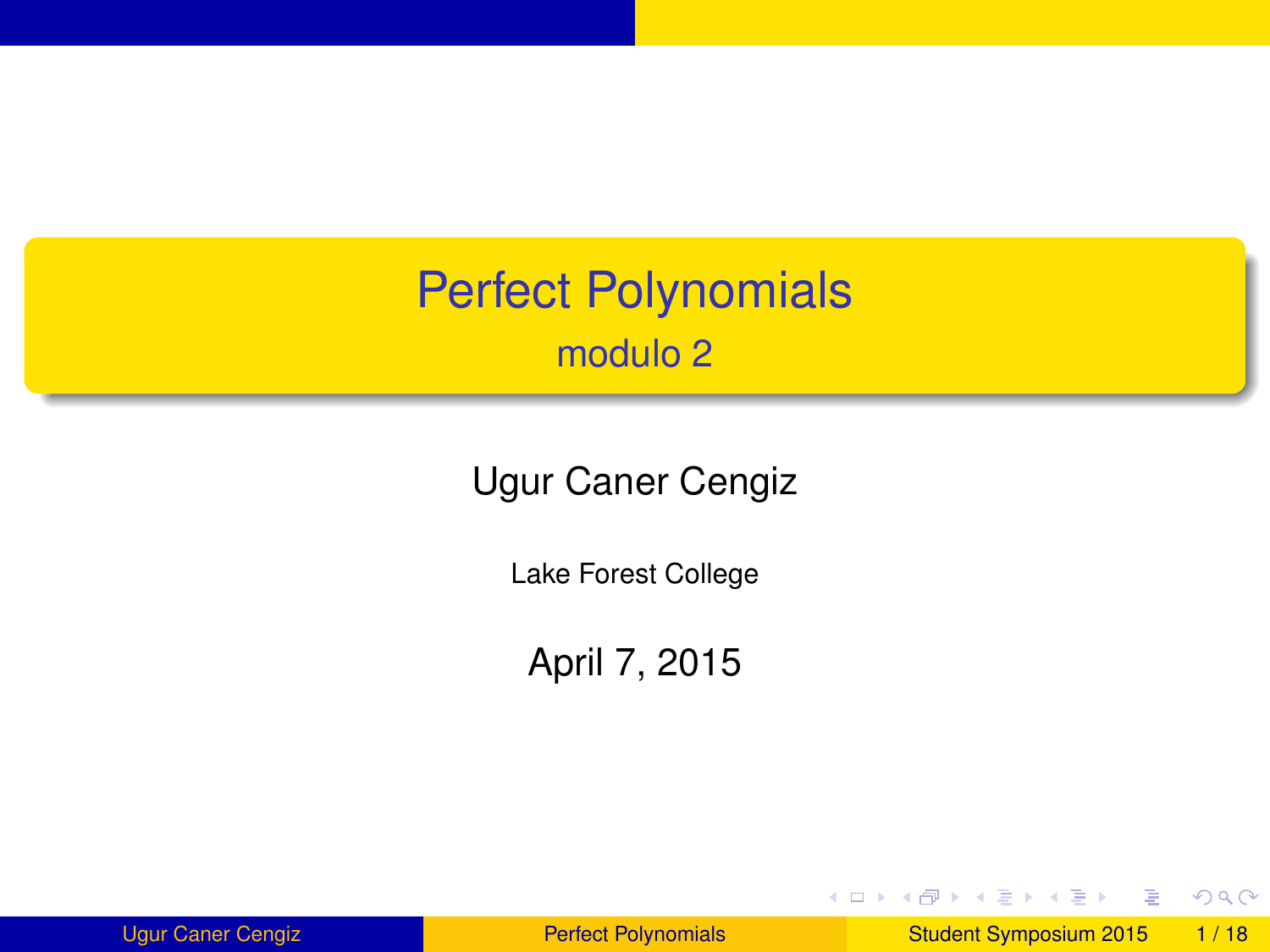## **Outline**



- [modulo 2](#page-4-0)
- [What is "Perfect"?](#page-7-0)
- **•** [Perfect Polynomials](#page-20-0)

 $\Rightarrow$ 

 $299$ 

**K ロメ K 御 メ K 君 メ K 君 X**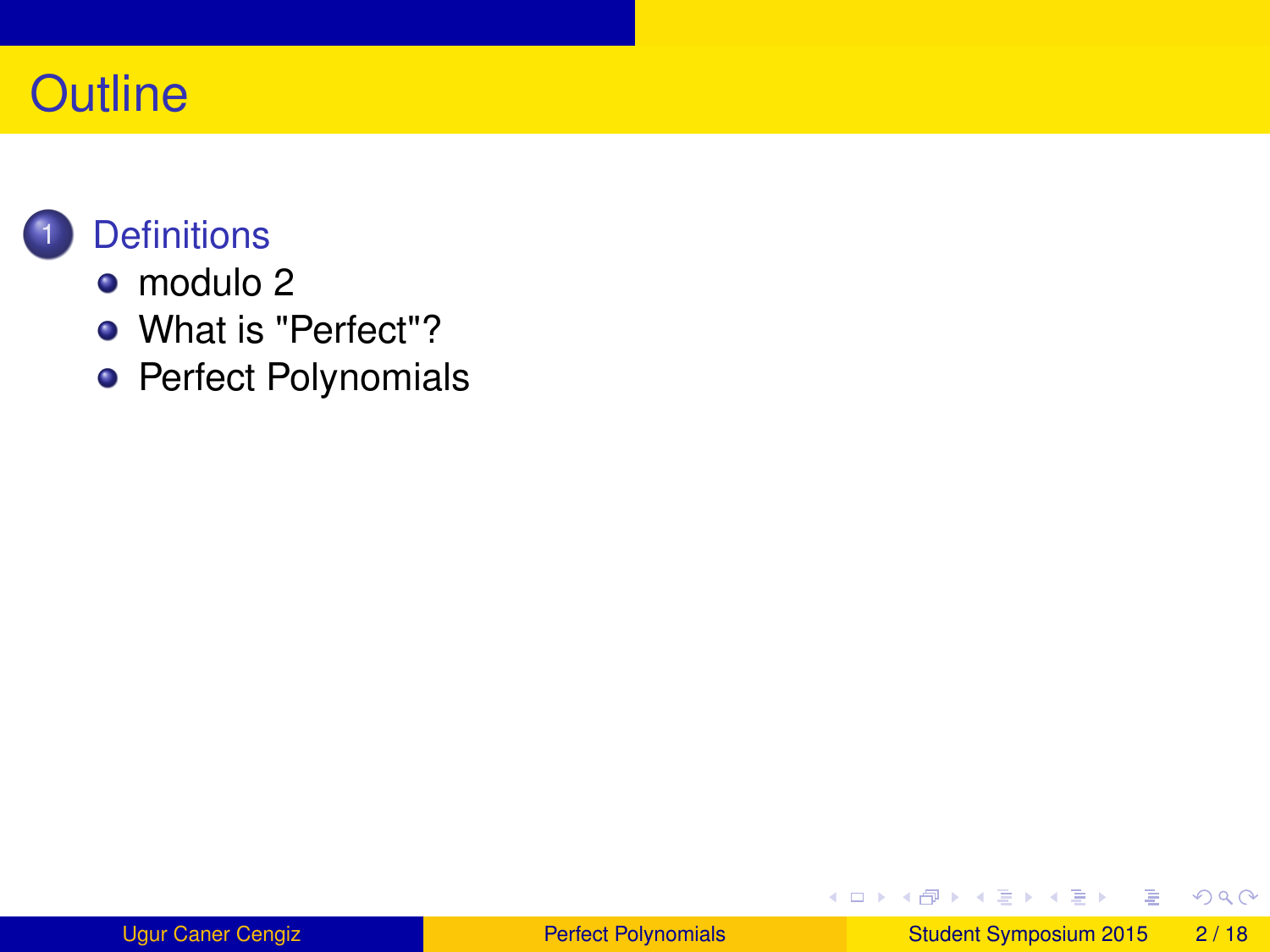## **Outline**

## **[Definitions](#page-4-0)**

- [modulo 2](#page-4-0)
- [What is "Perfect"?](#page-7-0)
- **•** [Perfect Polynomials](#page-20-0)

### **[Previous Research](#page-30-0)**

- **•** [Others'](#page-30-0)
- **o** [Ours](#page-36-0)

E

 $299$ 

**K ロメ K 御 メ K 君 メ K 君 X**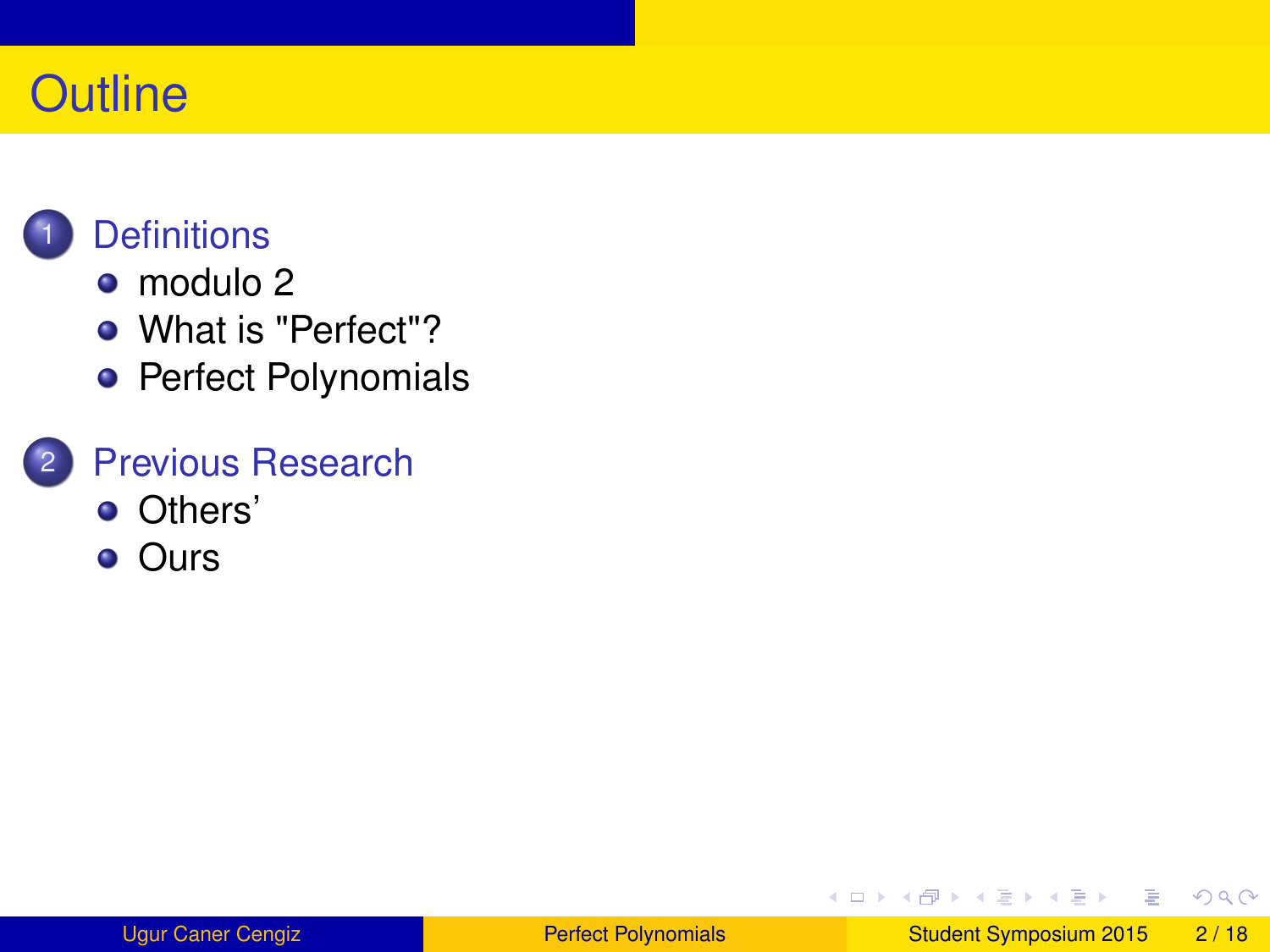## **Outline**

## **[Definitions](#page-4-0)**

- [modulo 2](#page-4-0)
- [What is "Perfect"?](#page-7-0)
- [Perfect Polynomials](#page-20-0)

### **[Previous Research](#page-30-0)**

- **•** [Others'](#page-30-0)
- **o** [Ours](#page-36-0)

### **[Our Research](#page-42-0)**

- **•** [The Program](#page-42-0)
- **[Main Results](#page-43-0)**
- [Speed!!!](#page-44-0)

E

 $\Omega$ 

 $\mathcal{A}$   $\overline{\mathcal{B}}$   $\rightarrow$   $\mathcal{A}$   $\overline{\mathcal{B}}$   $\rightarrow$   $\mathcal{A}$   $\overline{\mathcal{B}}$   $\rightarrow$ 

4 0 8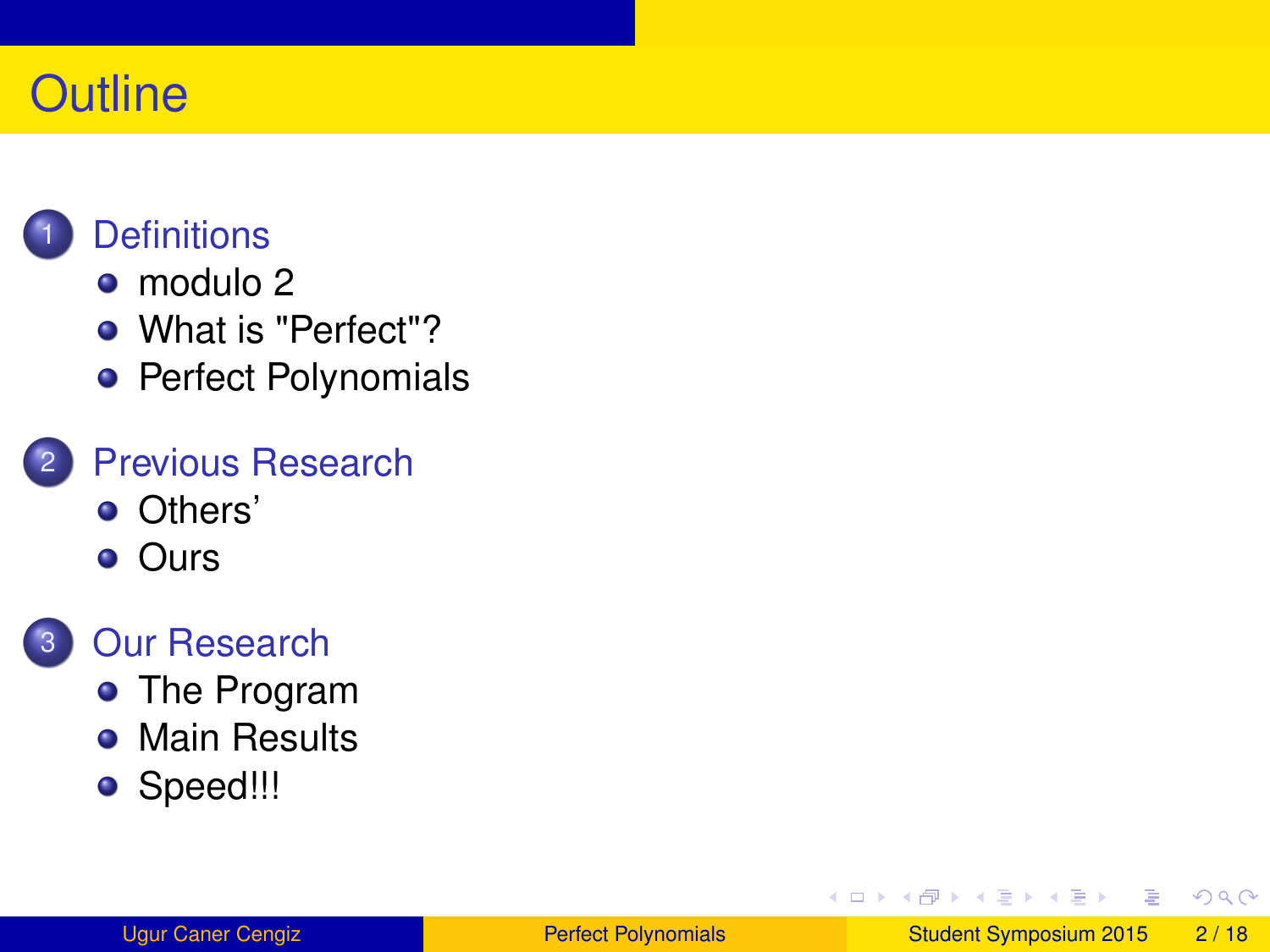## <span id="page-4-0"></span>What do you mean by "modulo 2"?

• In simple terms, '*a* mod *b*' gives the remainder when integer *a* is divided by non-zero integer *b*.

 $\Omega$ 

 $(0,1)$   $(0,1)$   $(0,1)$   $(1,1)$   $(1,1)$   $(1,1)$   $(1,1)$   $(1,1)$   $(1,1)$   $(1,1)$   $(1,1)$   $(1,1)$   $(1,1)$   $(1,1)$   $(1,1)$   $(1,1)$   $(1,1)$   $(1,1)$   $(1,1)$   $(1,1)$   $(1,1)$   $(1,1)$   $(1,1)$   $(1,1)$   $(1,1)$   $(1,1)$   $(1,1)$   $(1,1$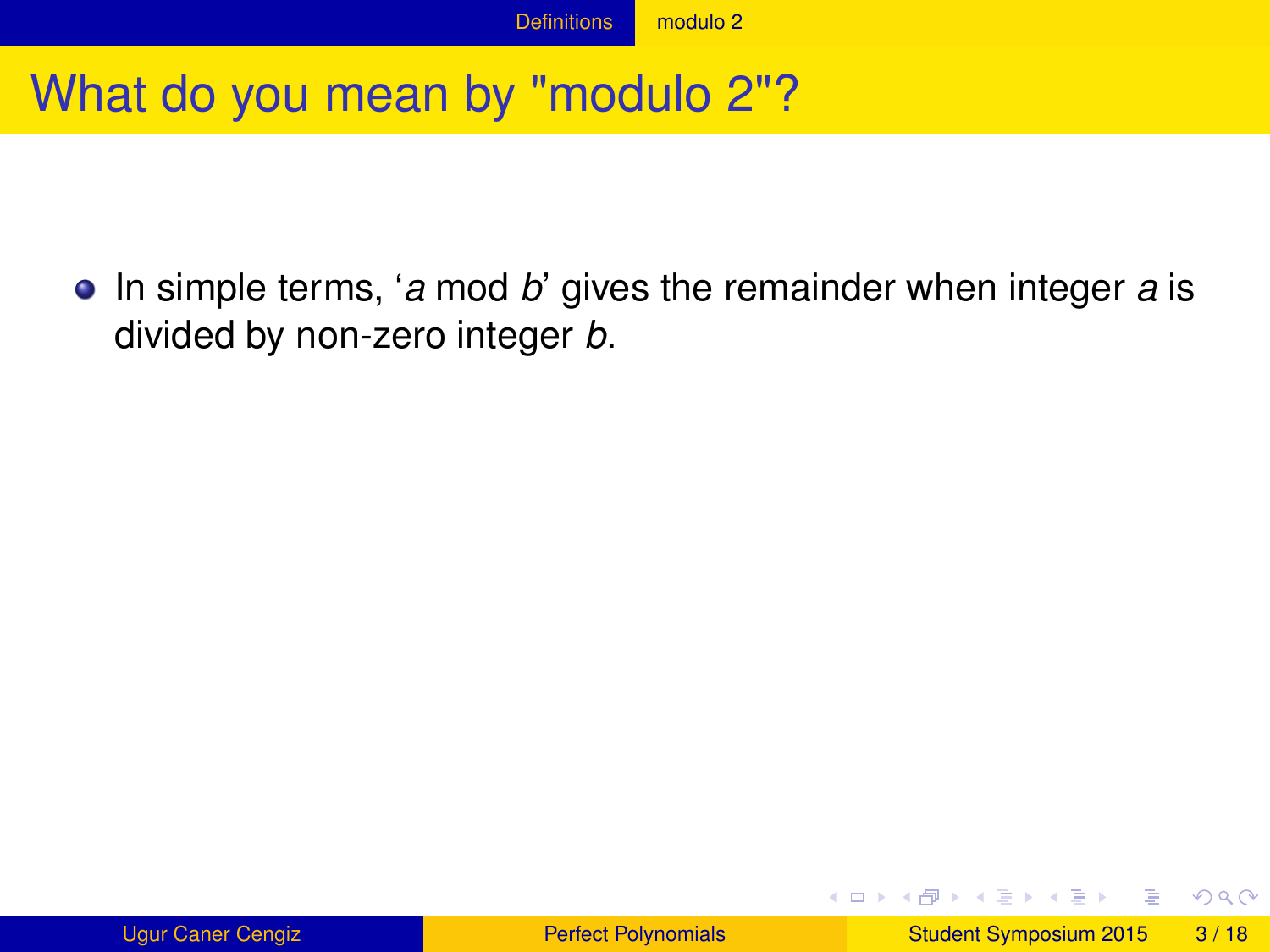## <span id="page-5-0"></span>What do you mean by "modulo 2"?

• In simple terms, '*a* mod *b*' gives the remainder when integer *a* is divided by non-zero integer *b*.

• Therefore, mod 2 is very simple: if the number is odd, then it is equivalent to 1 and if even, then it is equivalent to 0.

 $\Omega$ 

イロト イ押ト イヨト イヨト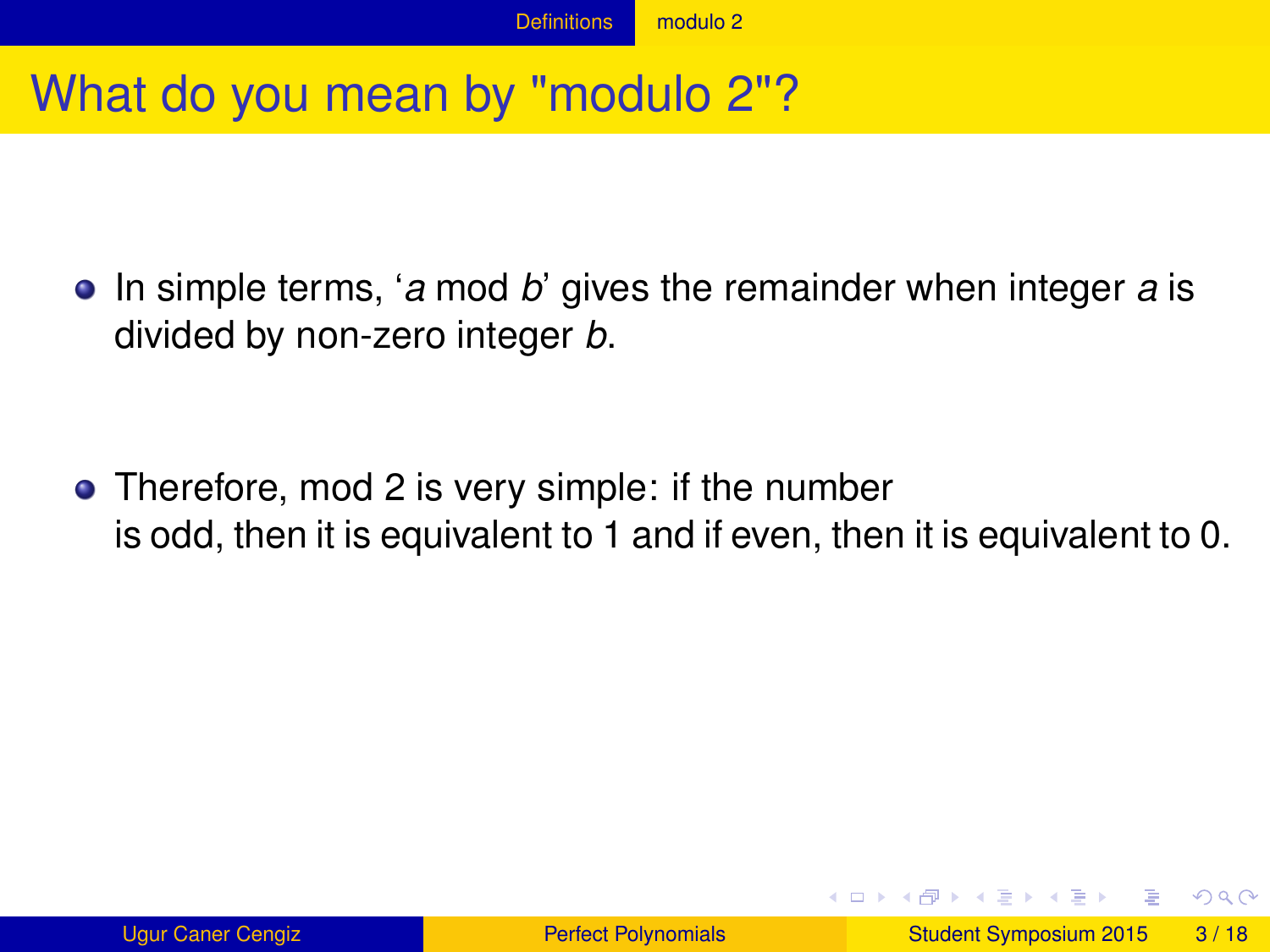## <span id="page-6-0"></span>What do you mean by "modulo 2"?

• In simple terms, '*a* mod *b*' gives the remainder when integer *a* is divided by non-zero integer *b*.

• Therefore, mod 2 is very simple: if the number is odd, then it is equivalent to 1 and if even, then it is equivalent to 0.

• 13  $\equiv$  1 and 54678  $\equiv$  0 (mod 2)

 $\Omega$ 

イロト イ押ト イヨト イヨト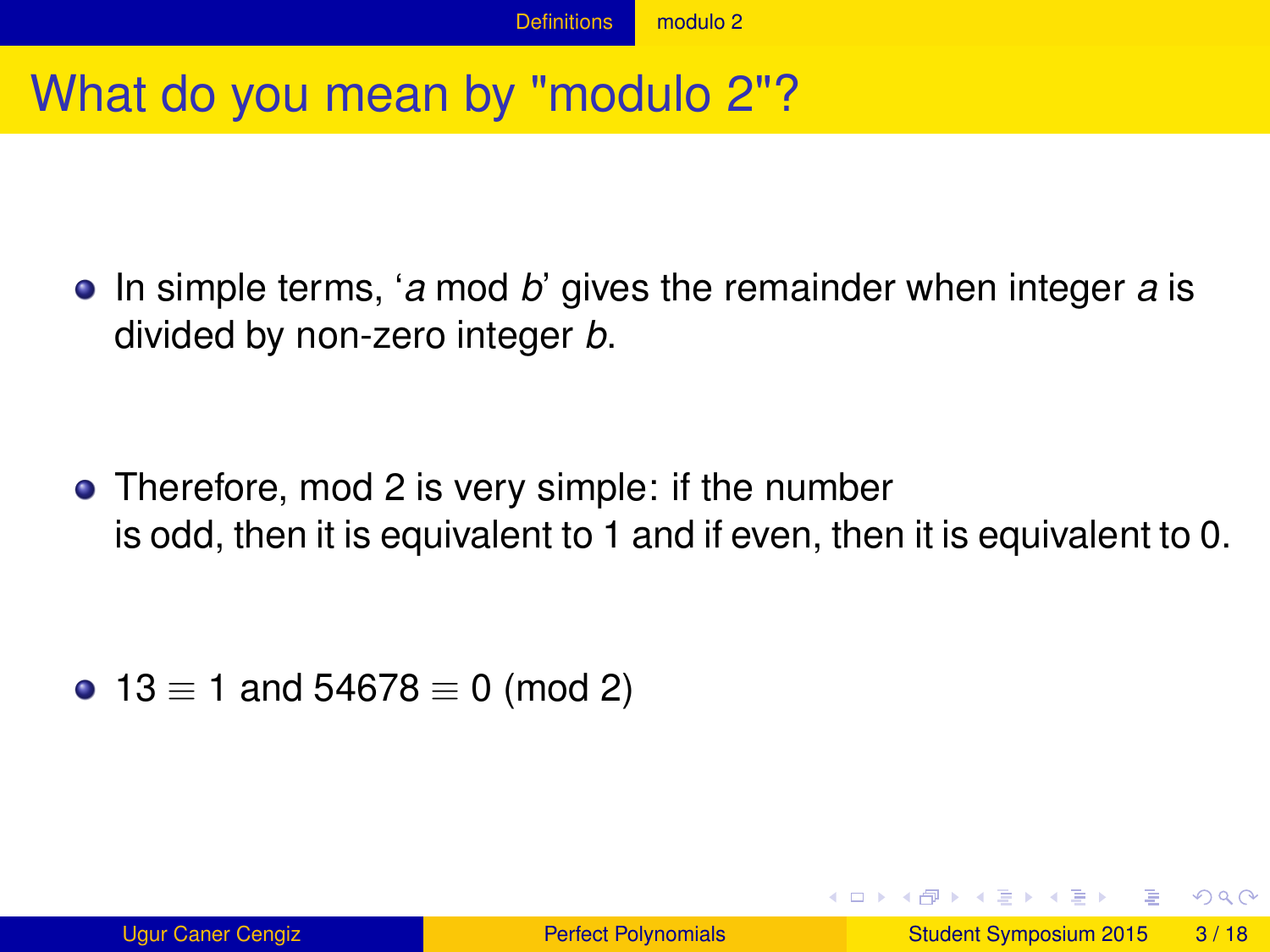## <span id="page-7-0"></span>Perfect Numbers

Sigma function  $\sigma$ 

#### **Definition**

Lower case Greek letter sigma ( $\sigma$ ) symbolizes an arithmetic function that sums the positive divisors of a positive integer.

$$
\sigma(n) = \sum_{d|n} d
$$

#### **Definition**

If  $\sigma(n) = 2n$ , then *n* is perfect.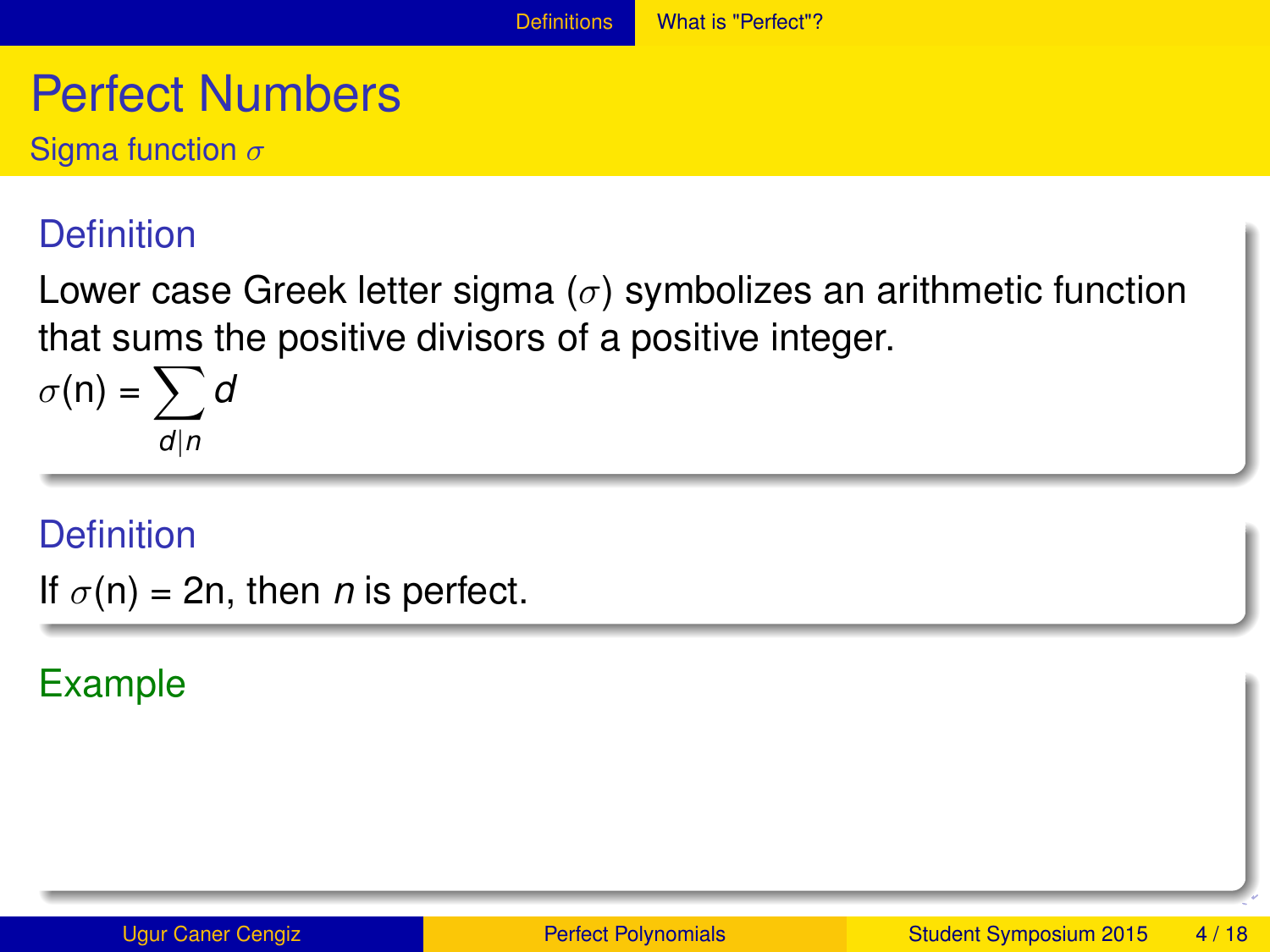## <span id="page-8-0"></span>Perfect Numbers

Sigma function  $\sigma$ 

#### **Definition**

Lower case Greek letter sigma ( $\sigma$ ) symbolizes an arithmetic function that sums the positive divisors of a positive integer.

$$
\sigma(n) = \sum_{d|n} d
$$

#### **Definition**

If  $\sigma(n) = 2n$ , then *n* is perfect.

#### Example

 $66$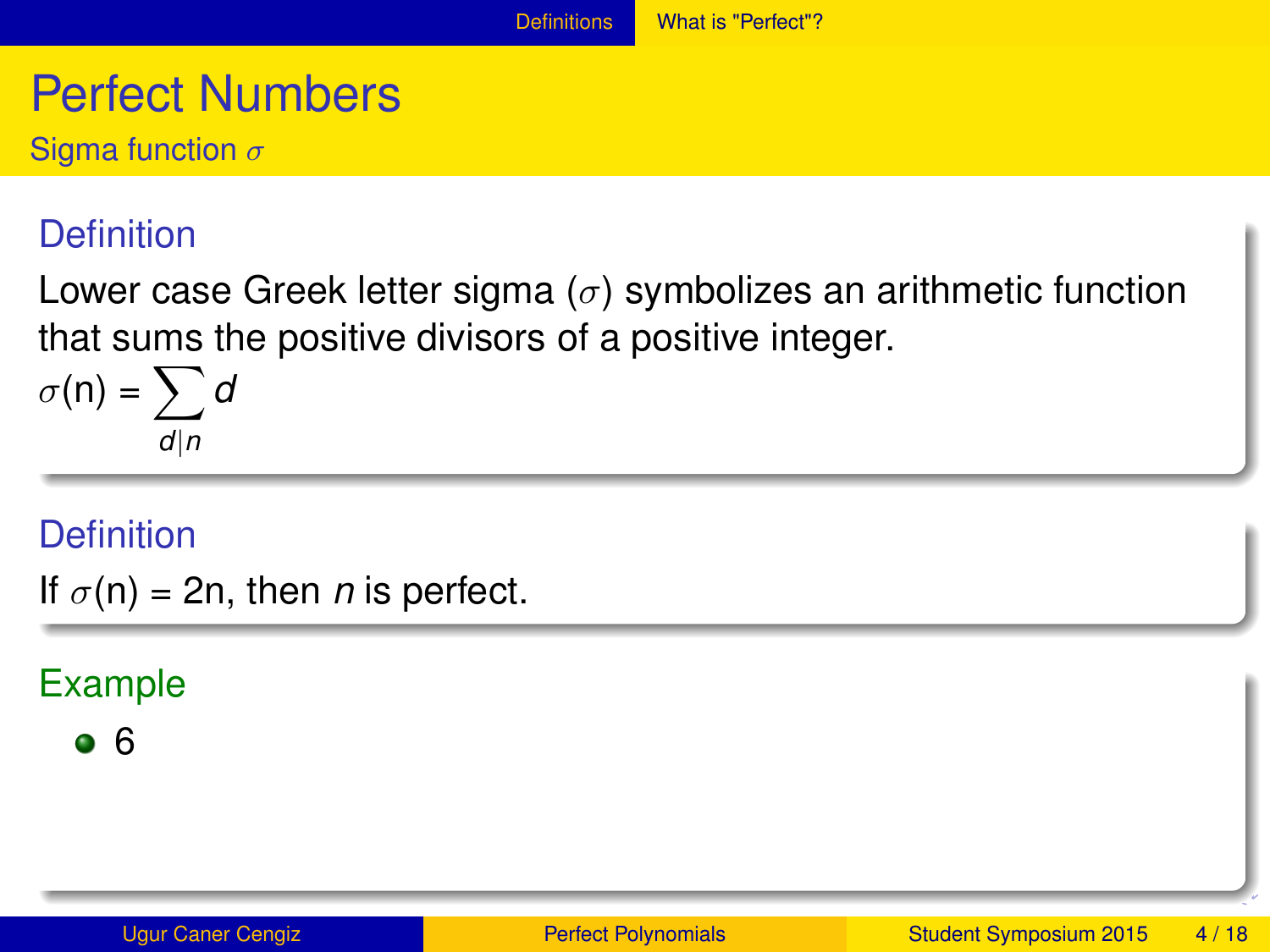## <span id="page-9-0"></span>Perfect Numbers

Sigma function  $\sigma$ 

#### **Definition**

Lower case Greek letter sigma ( $\sigma$ ) symbolizes an arithmetic function that sums the positive divisors of a positive integer.

$$
\sigma(n) = \sum_{d|n} d
$$

#### **Definition**

If  $\sigma(n) = 2n$ , then *n* is perfect.

$$
\bullet \ 6
$$

$$
\bullet \ \sigma(6) = 1 + 2 + 3 + 6 = 12
$$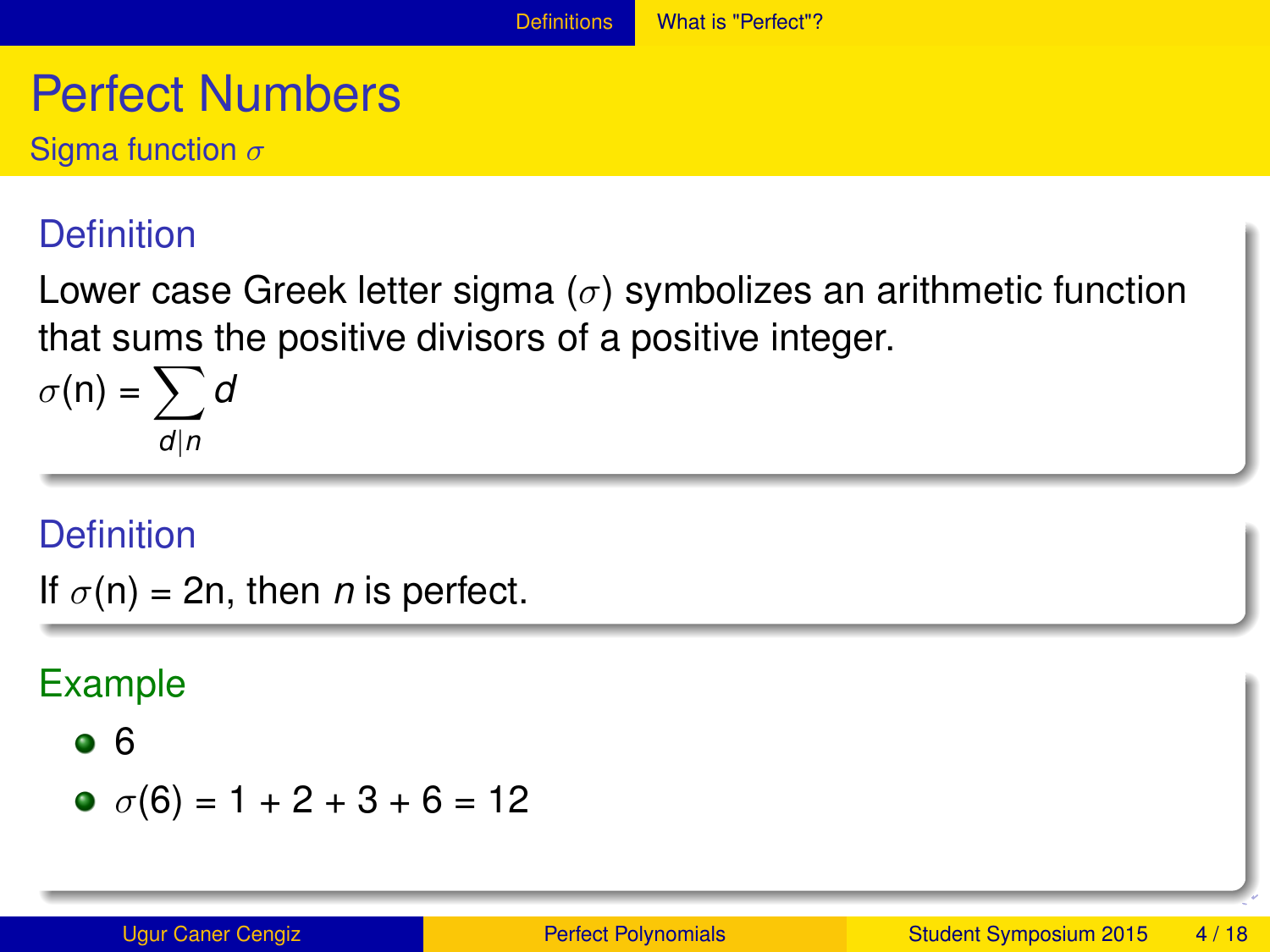## <span id="page-10-0"></span>Perfect Numbers

Sigma function  $\sigma$ 

#### **Definition**

Lower case Greek letter sigma ( $\sigma$ ) symbolizes an arithmetic function that sums the positive divisors of a positive integer.

$$
\sigma(n) = \sum_{d|n} d
$$

#### **Definition**

If  $\sigma(n) = 2n$ , then *n* is perfect.

#### Example

#### $66$

- $\sigma$   $\sigma$ (6) = 1 + 2 + 3 + 6 = 12
- Hence, 6 is perfect.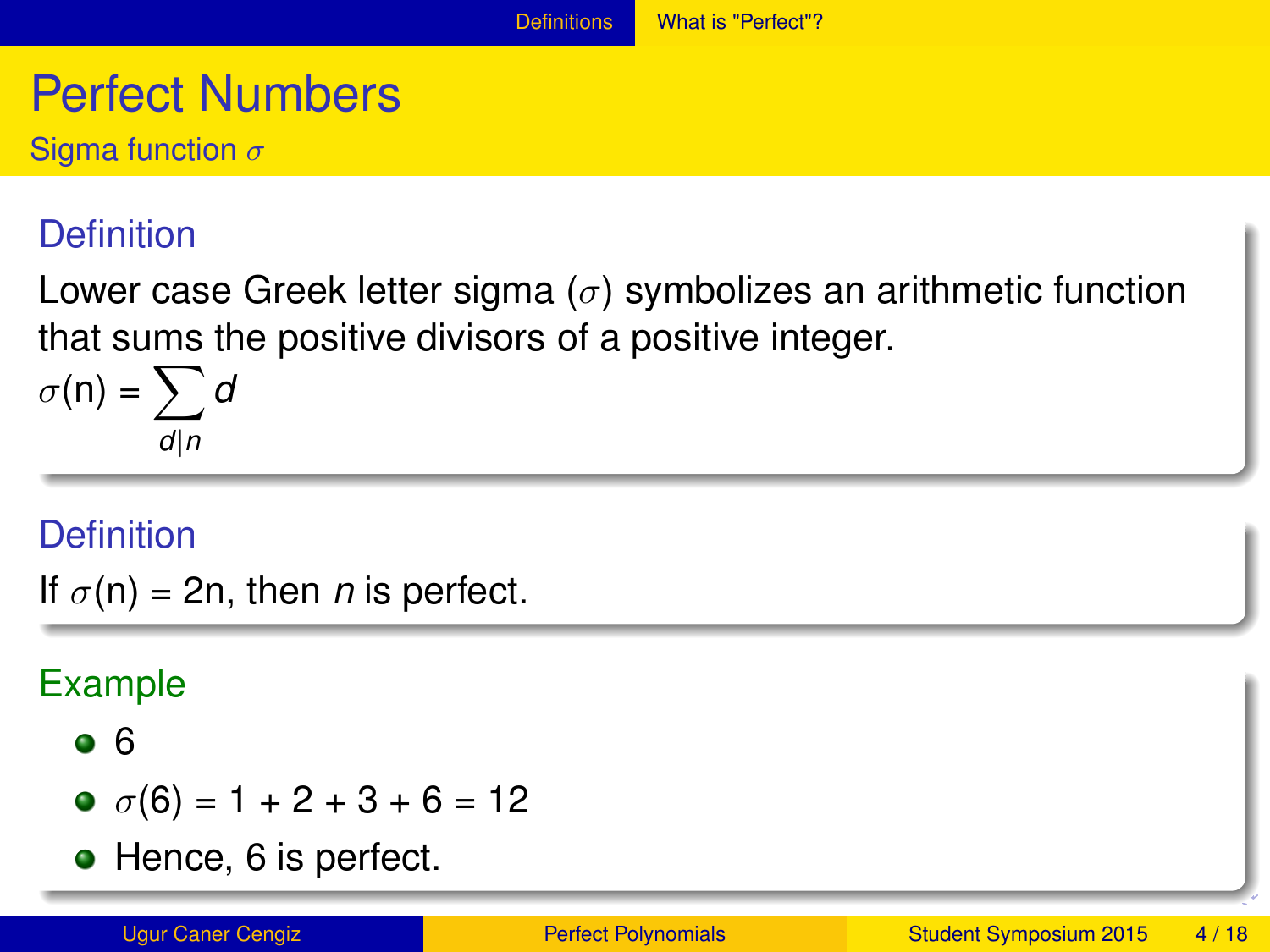#### <span id="page-11-0"></span>Theorem

σ *is multiplicative over integers. If gcd(m,n)* = 1, then  $\sigma$ (mn) =  $\sigma$ (m)  $\times \sigma$ (n)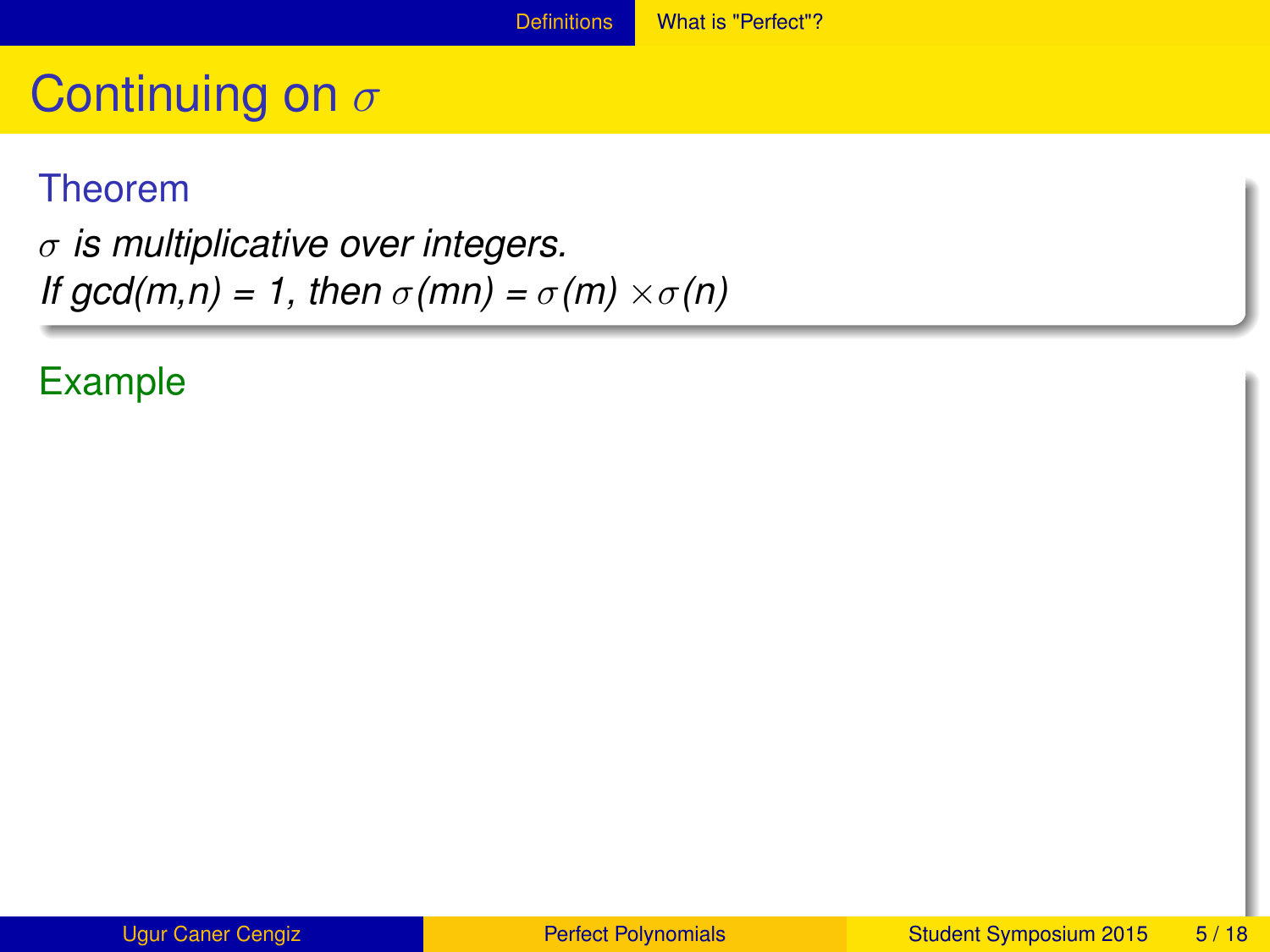#### <span id="page-12-0"></span>Theorem

σ *is multiplicative over integers. If gcd(m,n) = 1, then*  $\sigma$ (*mn) =*  $\sigma$ *(m)*  $\times$  $\sigma$ (*n)* 

#### Example

 $\bullet$  6 = 2  $\times$  3 where 2 and 3 are prime.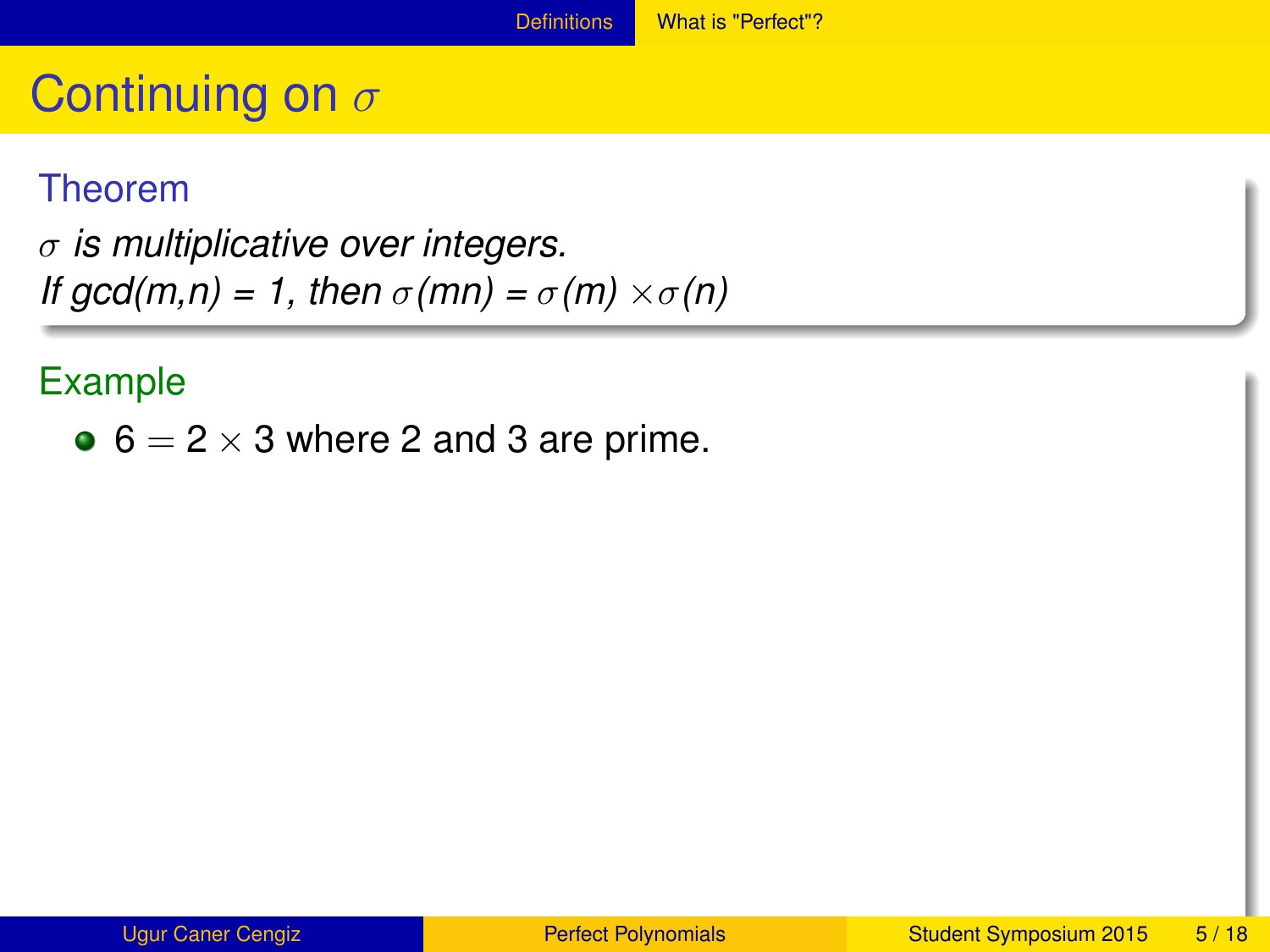#### <span id="page-13-0"></span>Theorem

σ *is multiplicative over integers. If gcd(m,n) = 1, then*  $\sigma$ (*mn) =*  $\sigma$ *(m)*  $\times$  $\sigma$ (*n)* 

- $\bullet$  6 = 2  $\times$  3 where 2 and 3 are prime.
- $\bullet$   $\sigma(2)=(2 + 1)$  and  $\sigma(3)=(3+1)$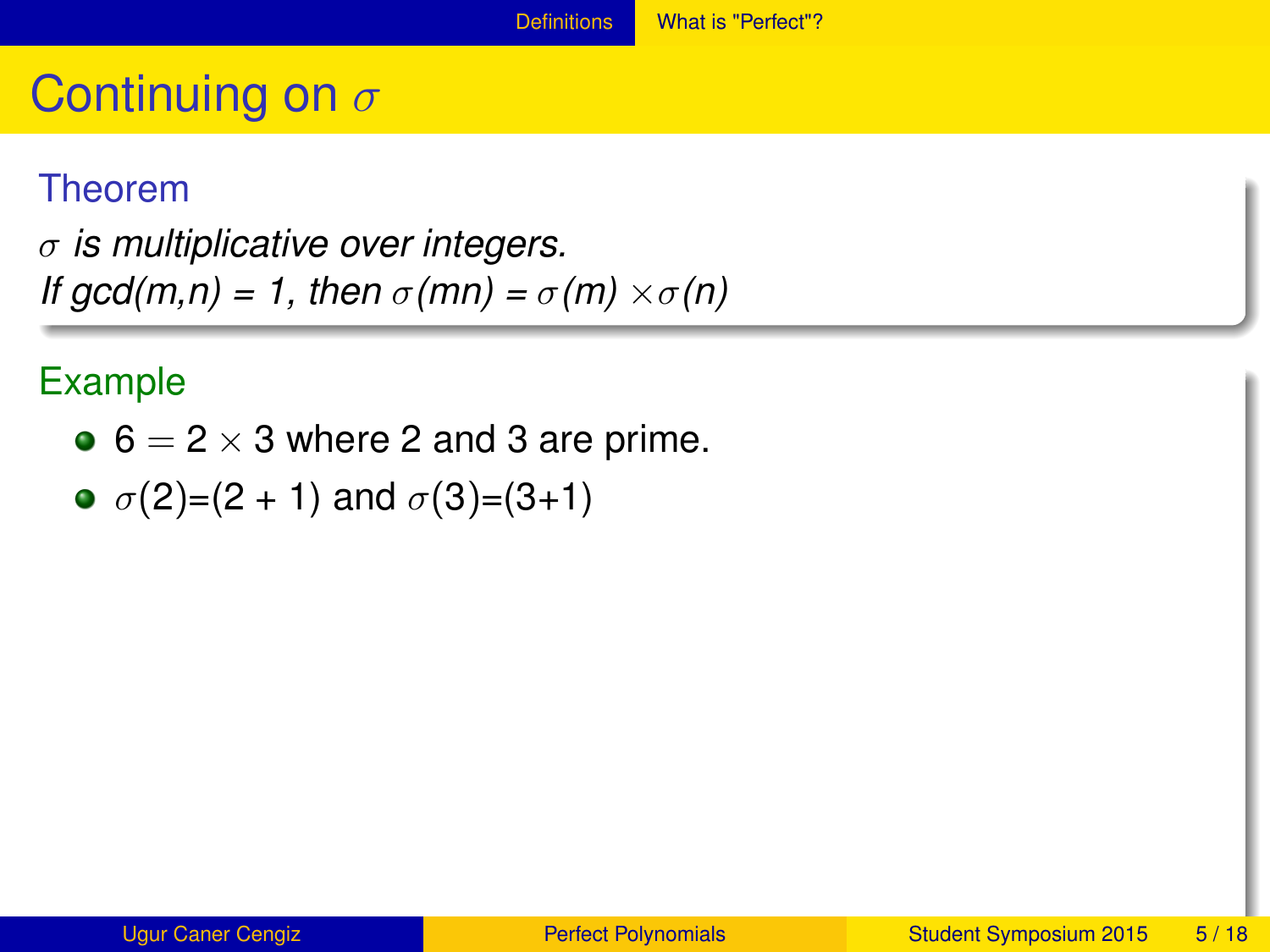## <span id="page-14-0"></span>Continuing on  $\sigma$

#### Theorem

σ *is multiplicative over integers. If gcd(m,n) = 1, then*  $\sigma$ (*mn) =*  $\sigma$ *(m)*  $\times$  $\sigma$ (*n)* 

#### Example

 $\bullet$  6 = 2  $\times$  3 where 2 and 3 are prime.

• 
$$
\sigma(2)=(2 + 1)
$$
 and  $\sigma(3)=(3+1)$ 

$$
\bullet \ \sigma(2) \times \sigma(3)=3 \times 4 = 12 = \sigma(6).
$$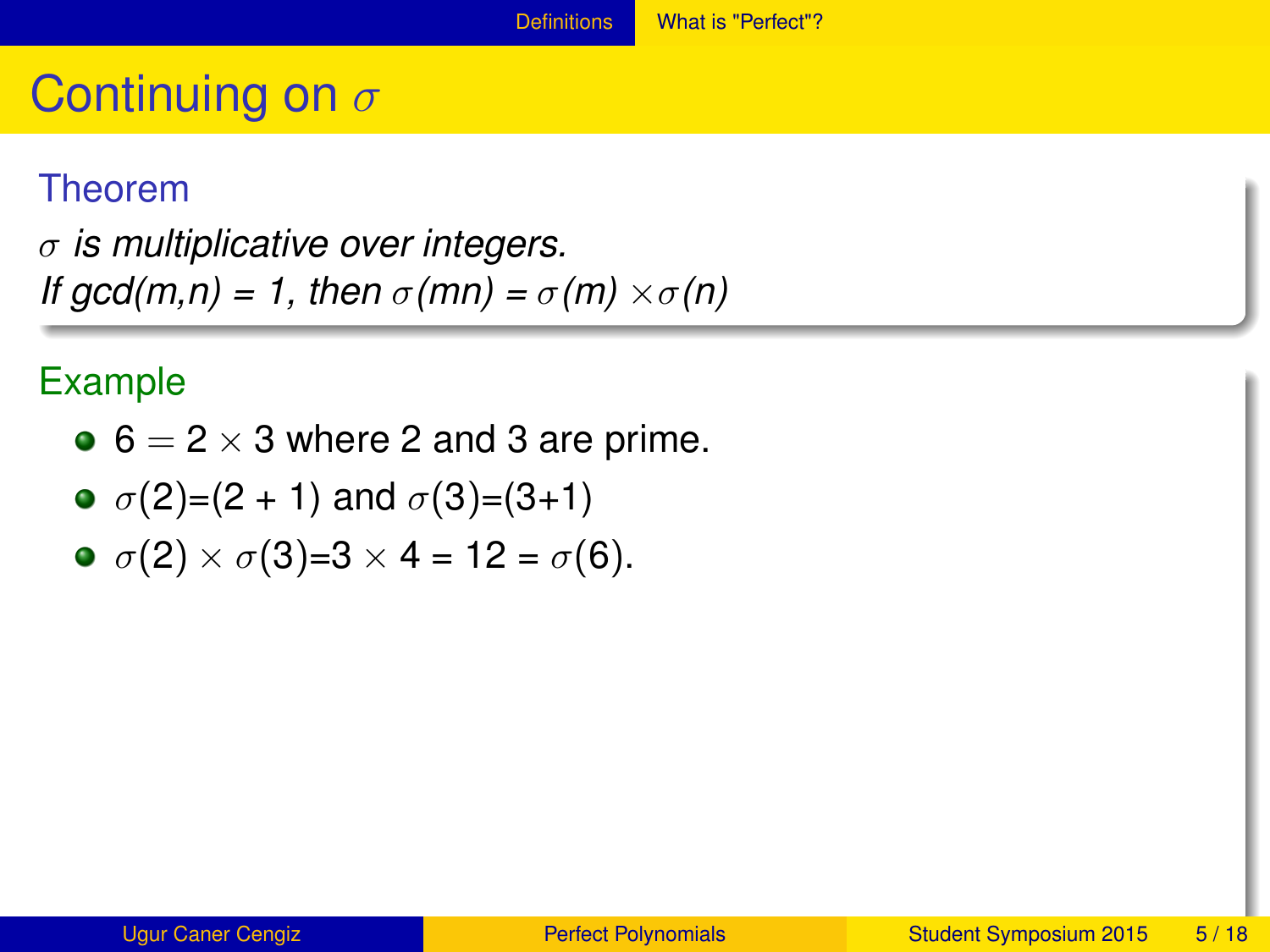## <span id="page-15-0"></span>Continuing on  $\sigma$

#### Theorem

σ *is multiplicative over integers. If gcd(m,n) = 1, then*  $\sigma$ (*mn) =*  $\sigma$ *(m)*  $\times$  $\sigma$ (*n)* 

#### Example

 $\bullet$  6 = 2  $\times$  3 where 2 and 3 are prime.

• 
$$
\sigma(2)=(2 + 1)
$$
 and  $\sigma(3)=(3+1)$ 

$$
\bullet \ \sigma(2) \times \sigma(3)=3 \times 4 = 12 = \sigma(6).
$$

 $\bullet$  728 = 2<sup>3</sup> × 7 × 13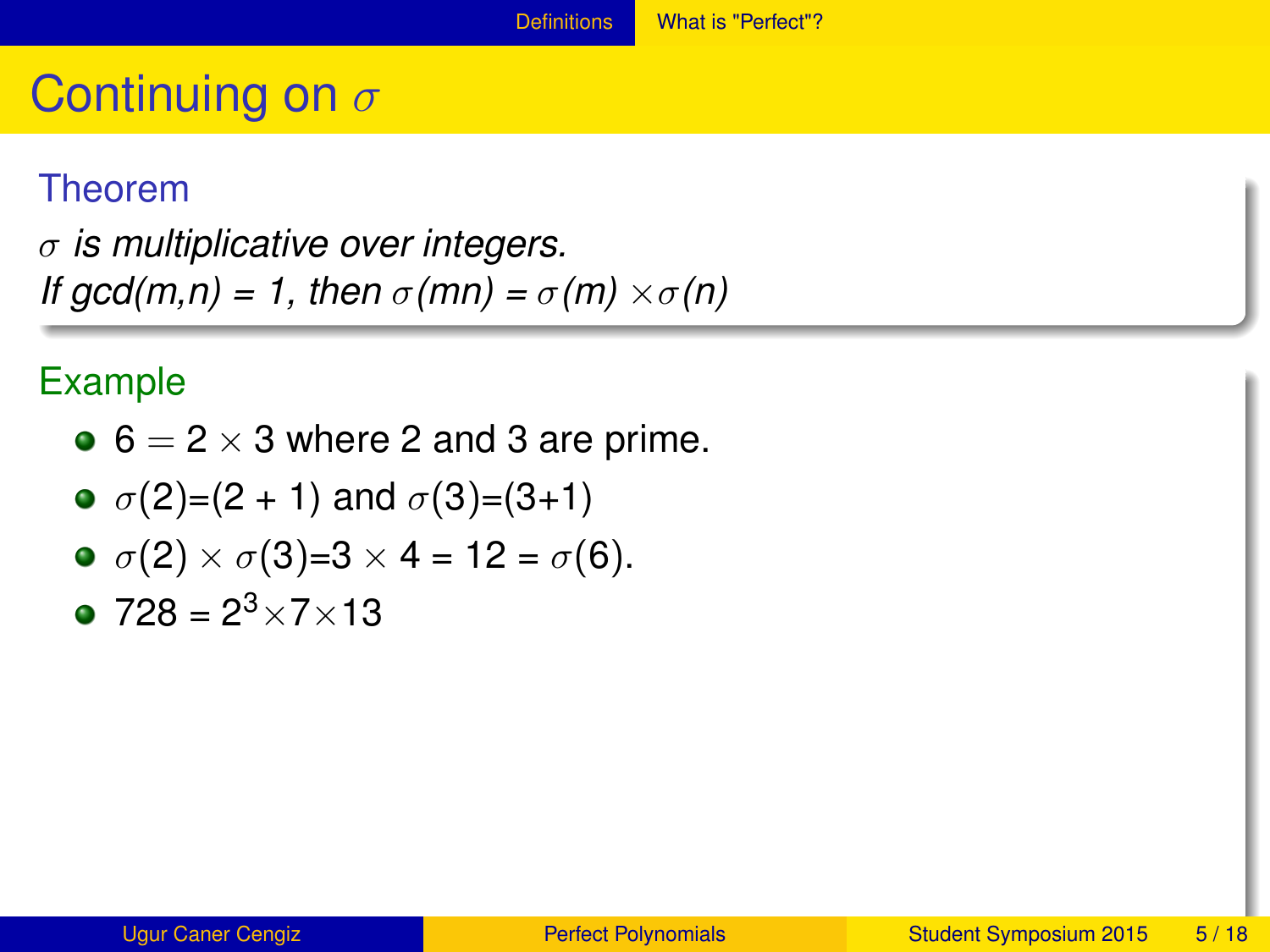## <span id="page-16-0"></span>Continuing on  $\sigma$

#### Theorem

σ *is multiplicative over integers. If gcd(m,n) = 1, then*  $\sigma$ (*mn) =*  $\sigma$ *(m)*  $\times$  $\sigma$ (*n)* 

- $\bullet$  6 = 2  $\times$  3 where 2 and 3 are prime.
- $\bullet$   $\sigma(2)=(2 + 1)$  and  $\sigma(3)=(3+1)$

$$
\bullet \ \sigma(2) \times \sigma(3)=3 \times 4 = 12 = \sigma(6).
$$

- $\bullet$  728 = 2<sup>3</sup> × 7 × 13
- $\sigma$   $\sigma$ (728) = 1 + 2 + 4 + 7 + 8 + 13 + 14 + 26 + 28 + 52 + 56 + 91 +  $104 + 182 + 364 + 728 = 1680$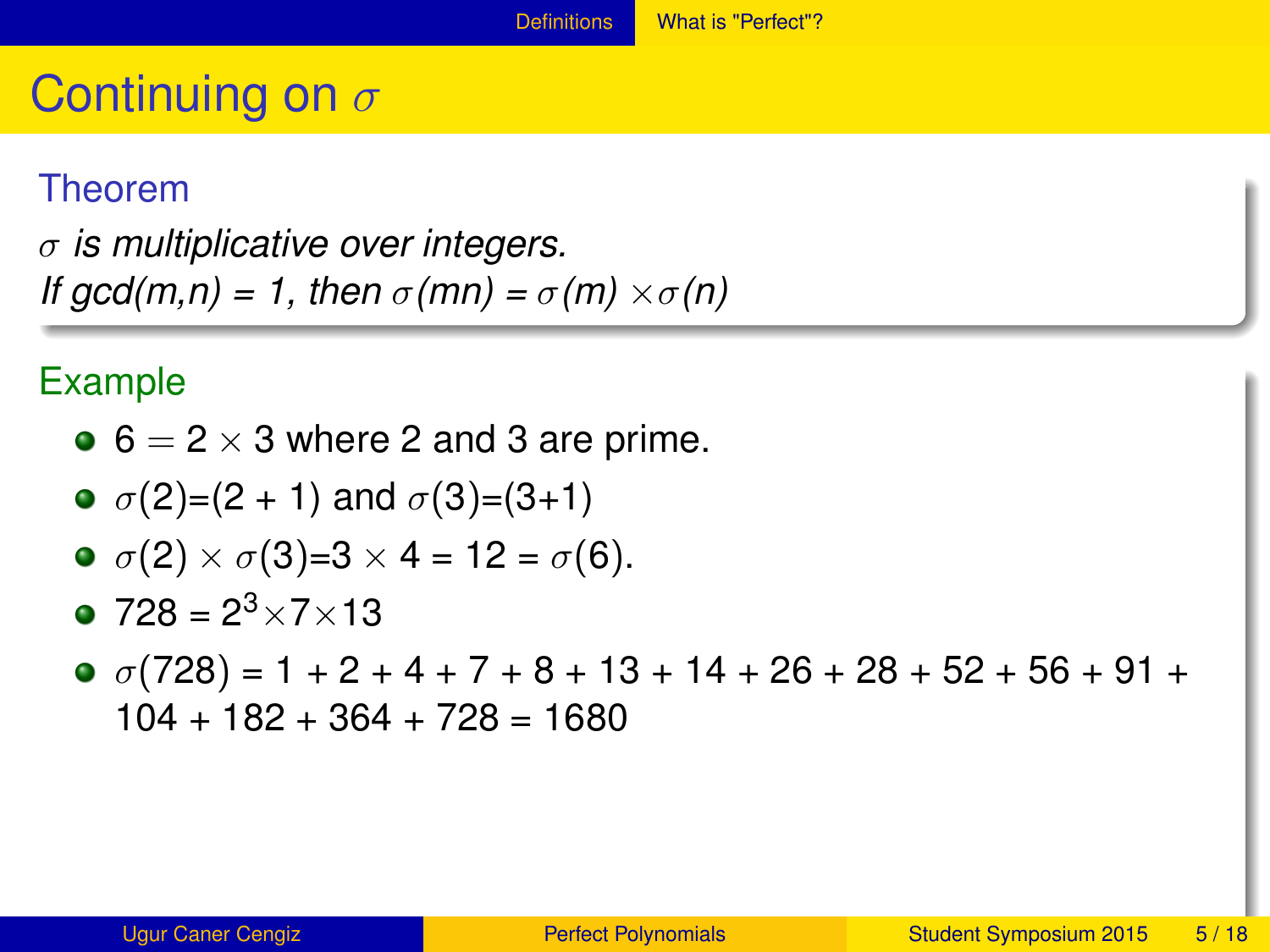#### <span id="page-17-0"></span>Theorem

σ *is multiplicative over integers. If gcd(m,n) = 1, then*  $\sigma$ (*mn) =*  $\sigma$ *(m)*  $\times$  $\sigma$ (*n)* 

- $\bullet$  6 = 2  $\times$  3 where 2 and 3 are prime.
- $\bullet$   $\sigma(2)=(2 + 1)$  and  $\sigma(3)=(3+1)$

$$
\bullet \ \sigma(2) \times \sigma(3)=3 \times 4 = 12 = \sigma(6).
$$

- $\bullet$  728 = 2<sup>3</sup> × 7 × 13
- $\sigma$   $\sigma$ (728) = 1 + 2 + 4 + 7 + 8 + 13 + 14 + 26 + 28 + 52 + 56 + 91 +  $104 + 182 + 364 + 728 = 1680$
- Note that  $\sigma(p^q) = (p^q + p^{q-1} + ... + p + 1)$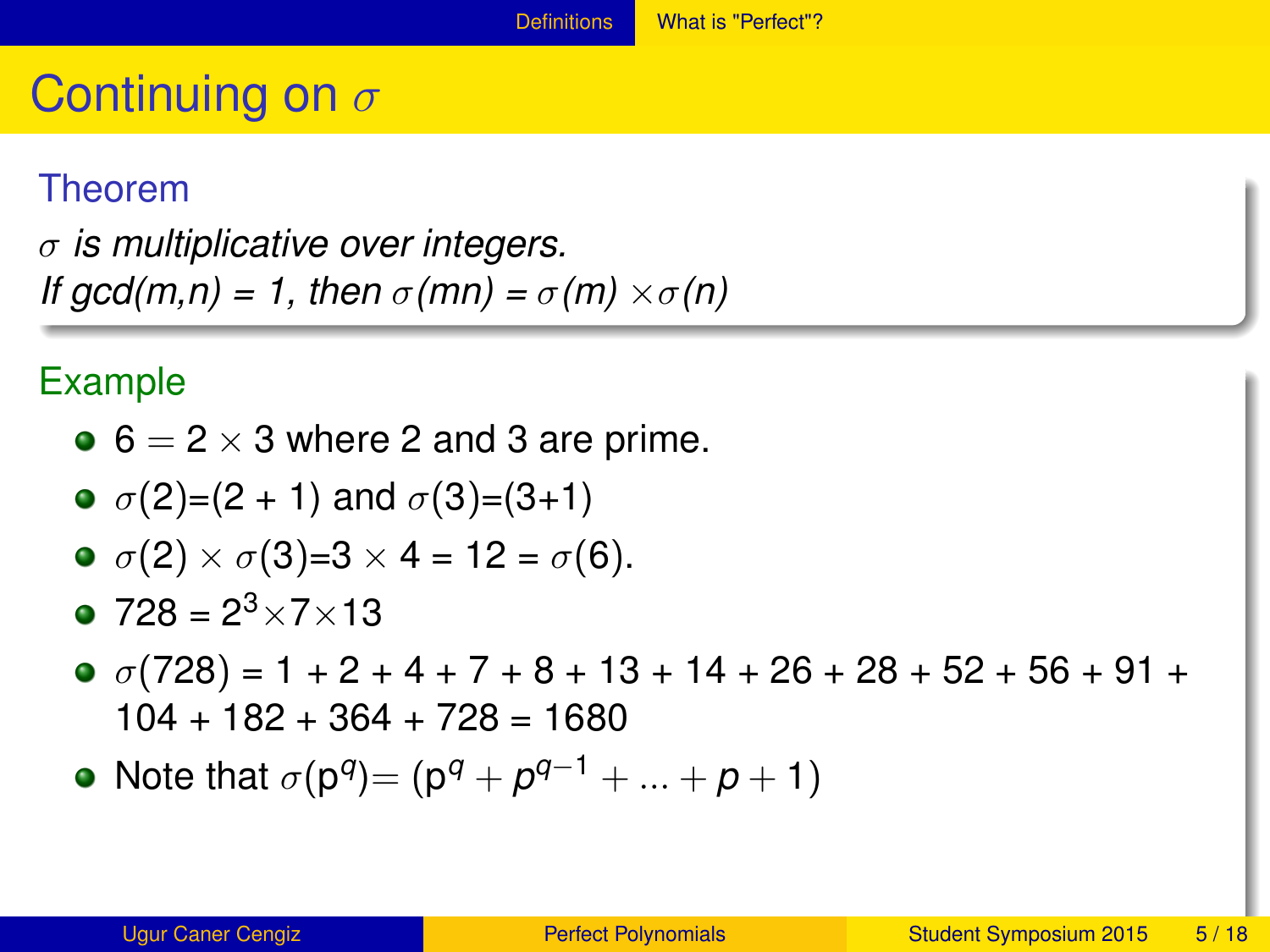#### <span id="page-18-0"></span>Theorem

σ *is multiplicative over integers. If gcd(m,n) = 1, then*  $\sigma$ (*mn) =*  $\sigma$ *(m)*  $\times$  $\sigma$ (*n)* 

• 
$$
6 = 2 \times 3
$$
 where 2 and 3 are prime.

• 
$$
\sigma(2)=(2 + 1)
$$
 and  $\sigma(3)=(3+1)$ 

$$
\bullet \ \sigma(2) \times \sigma(3)=3 \times 4=12=\sigma(6).
$$

$$
• 728 = 2^3 \times 7 \times 13
$$

- $\sigma$   $\sigma$ (728) = 1 + 2 + 4 + 7 + 8 + 13 + 14 + 26 + 28 + 52 + 56 + 91 +  $104 + 182 + 364 + 728 = 1680$
- Note that  $\sigma(p^q) = (p^q + p^{q-1} + ... + p + 1)$
- So,  $\sigma(2^3) \times \sigma(7) \times \sigma(13) = (8 + 4 + 2 + 1)(7 + 1)(13 + 1)$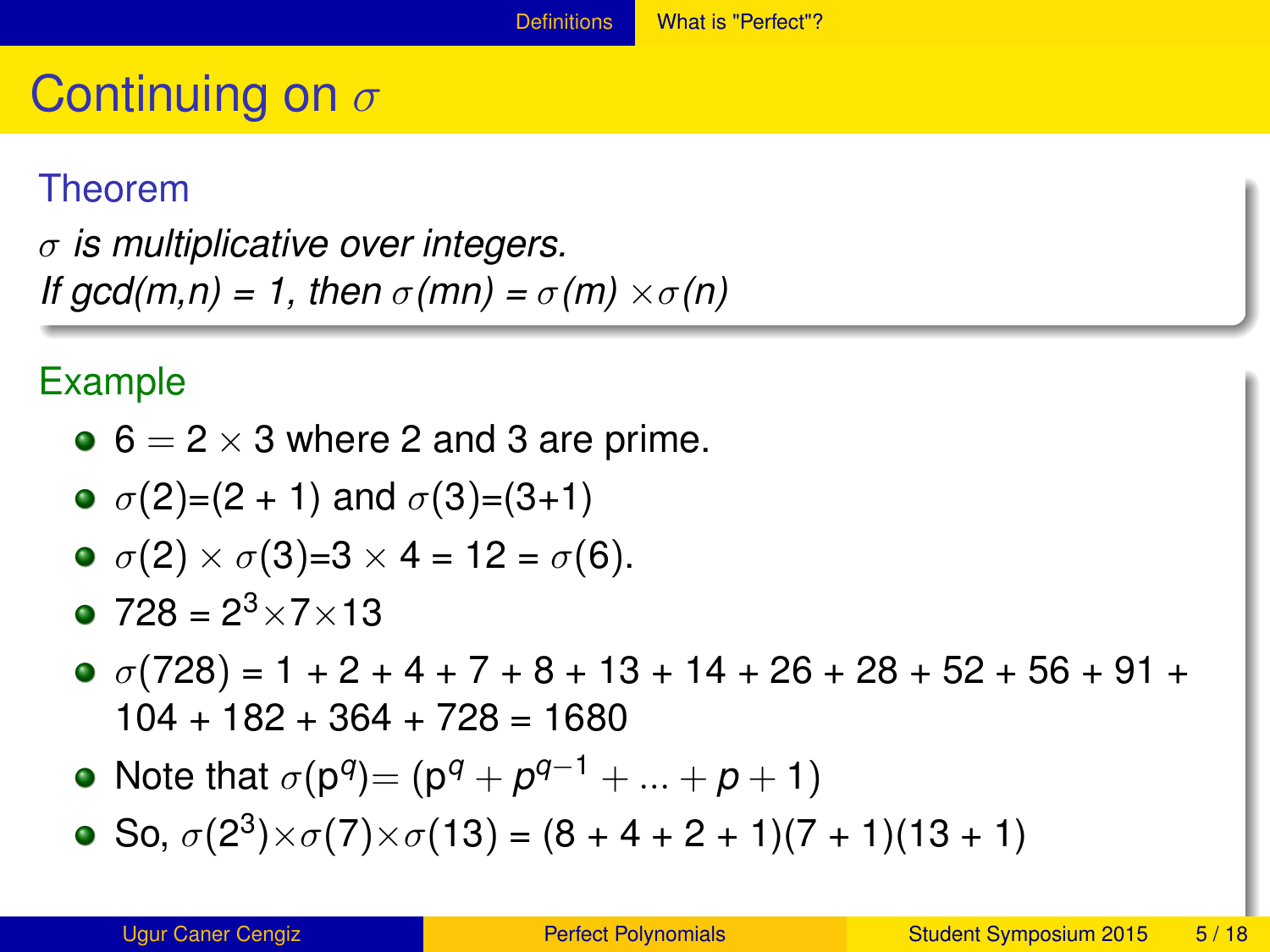#### <span id="page-19-0"></span>Theorem

σ *is multiplicative over integers. If gcd(m,n) = 1, then*  $\sigma$ (*mn) =*  $\sigma$ *(m)*  $\times$  $\sigma$ (*n)* 

• 
$$
6 = 2 \times 3
$$
 where 2 and 3 are prime.

• 
$$
\sigma(2)=(2 + 1)
$$
 and  $\sigma(3)=(3+1)$ 

$$
\bullet \ \sigma(2) \times \sigma(3)=3 \times 4=12=\sigma(6).
$$

$$
• 728 = 2^3 \times 7 \times 13
$$

- $\sigma$   $\sigma$ (728) = 1 + 2 + 4 + 7 + 8 + 13 + 14 + 26 + 28 + 52 + 56 + 91 +  $104 + 182 + 364 + 728 = 1680$
- Note that  $\sigma(p^q) = (p^q + p^{q-1} + ... + p + 1)$
- So,  $\sigma(2^3) \times \sigma(7) \times \sigma(13) = (8 + 4 + 2 + 1)(7 + 1)(13 + 1)$

$$
\sigma (2^3) \times \sigma (7) \times \sigma (13) = 15 \times 8 \times 14 = 1680
$$
  
Ugur Cancer Cengiz  
Perfect Polynomials  
Student Symposium 2015 5/18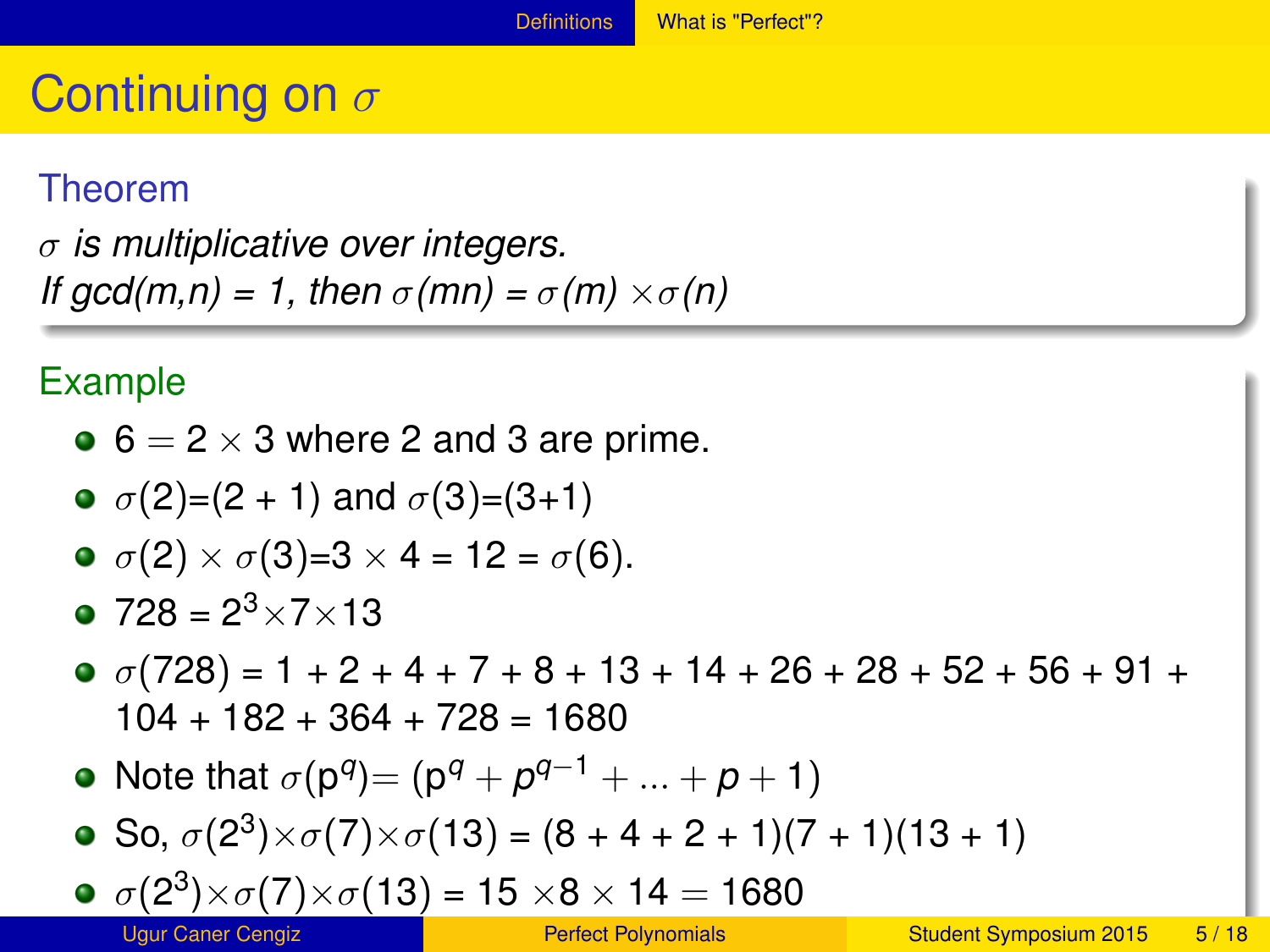#### [Definitions](#page-20-0) **[Perfect Polynomials](#page-20-0)**

## <span id="page-20-0"></span>Polynomials mod 2

For a polynomial mod 2, the coefficients are mod 2. Thus,  $5x^7 + 9x^6 + 16x^5 + 48x^4 + x^3 + 4x^2 + 71x + 1 \equiv x^7 + x^6 + x^3 + x + 1$ 

E

 $\Omega$ 

 $(0,1)$   $(0,1)$   $(0,1)$   $(1,1)$   $(1,1)$   $(1,1)$   $(1,1)$   $(1,1)$   $(1,1)$   $(1,1)$   $(1,1)$   $(1,1)$   $(1,1)$   $(1,1)$   $(1,1)$   $(1,1)$   $(1,1)$   $(1,1)$   $(1,1)$   $(1,1)$   $(1,1)$   $(1,1)$   $(1,1)$   $(1,1)$   $(1,1)$   $(1,1)$   $(1,1)$   $(1,1$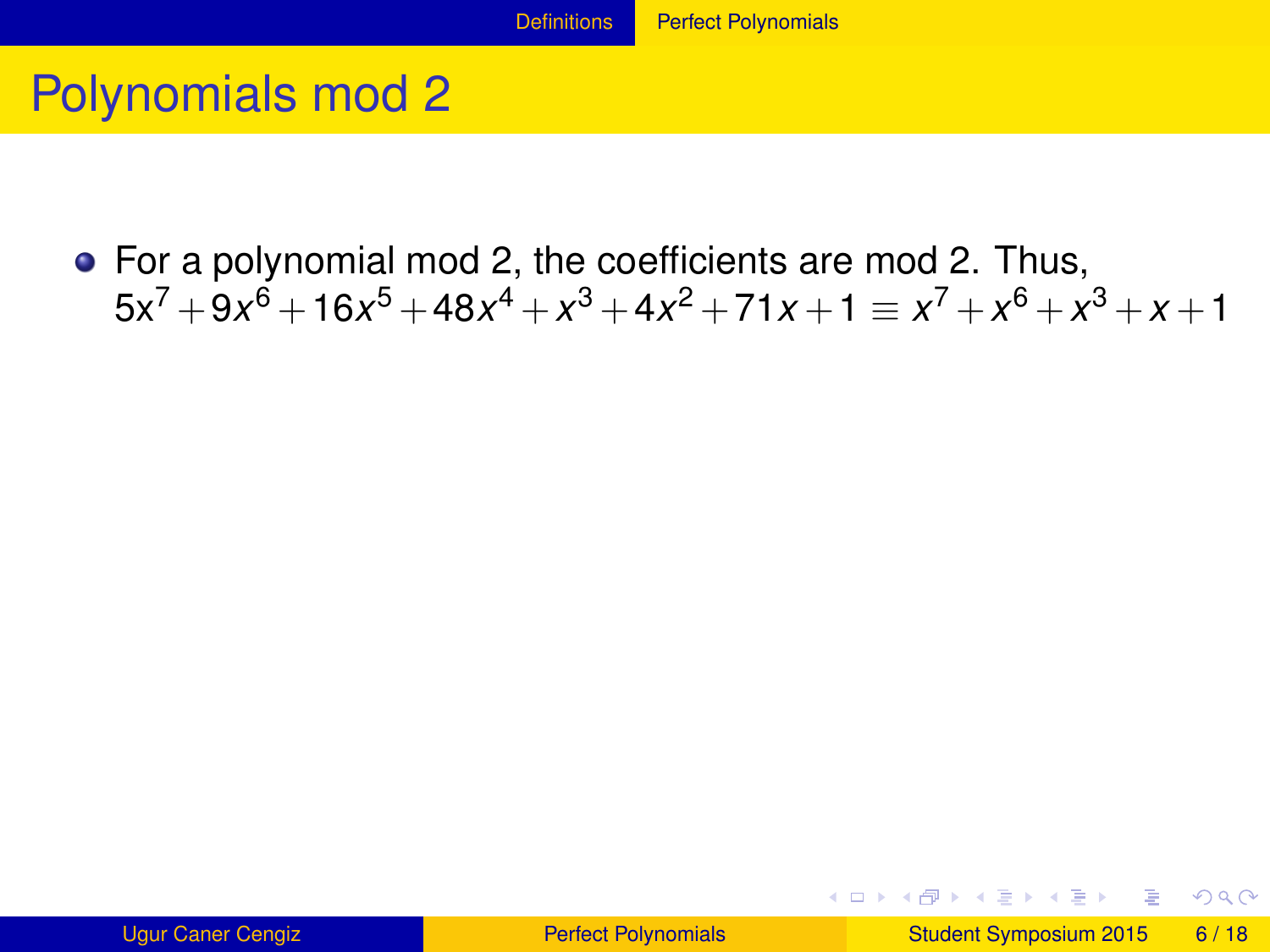## <span id="page-21-0"></span>Polynomials mod 2

- For a polynomial mod 2, the coefficients are mod 2. Thus,  $5x^7 + 9x^6 + 16x^5 + 48x^4 + x^3 + 4x^2 + 71x + 1 \equiv x^7 + x^6 + x^3 + x + 1$
- $x^2 + 1 = 0$  has no real roots. It's irreducible.

 $\Omega$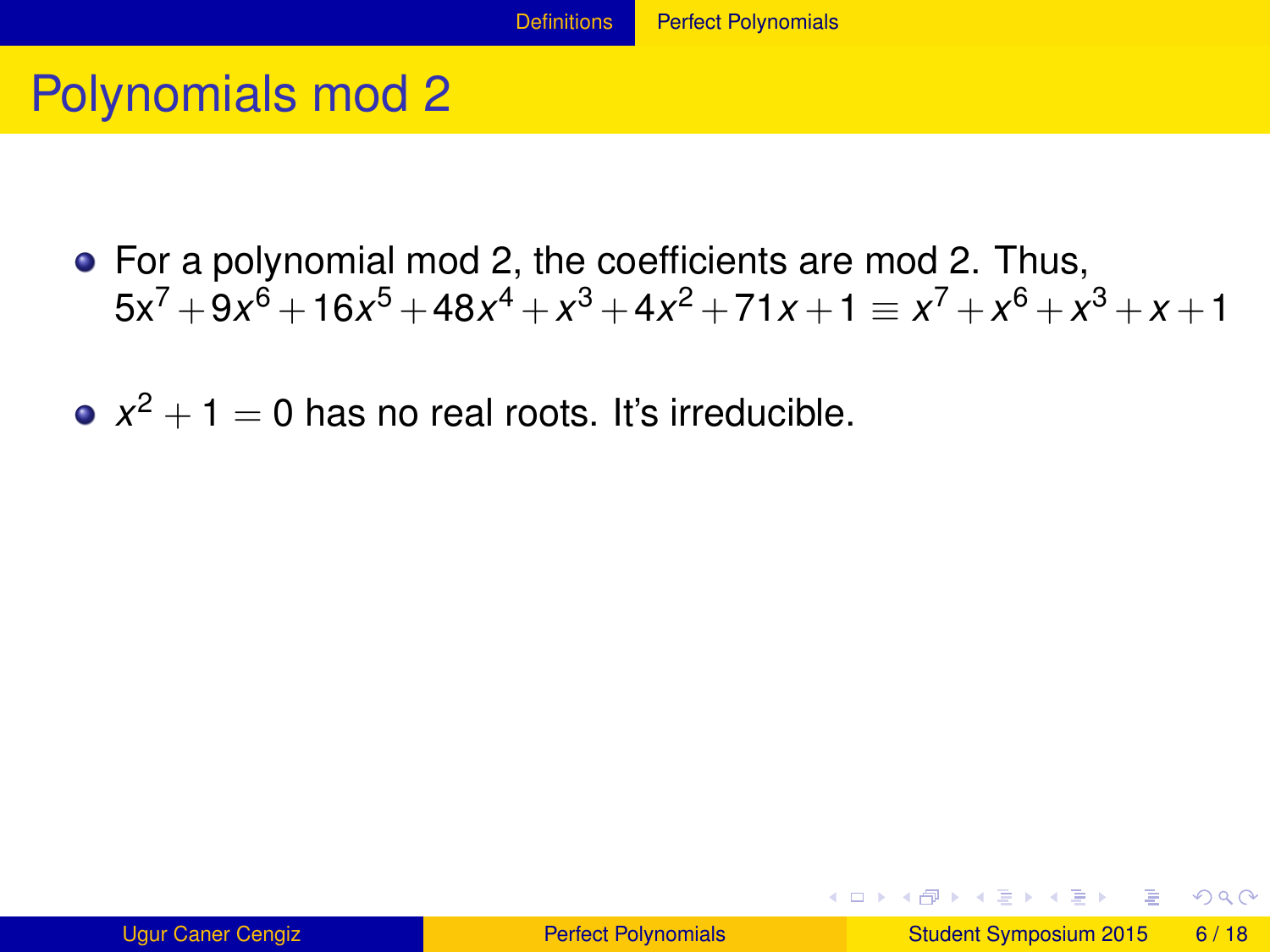#### [Definitions](#page-22-0) **[Perfect Polynomials](#page-22-0)**

## <span id="page-22-0"></span>Polynomials mod 2

- For a polynomial mod 2, the coefficients are mod 2. Thus,  $5x^7 + 9x^6 + 16x^5 + 48x^4 + x^3 + 4x^2 + 71x + 1 \equiv x^7 + x^6 + x^3 + x + 1$
- $x^2 + 1 = 0$  has no real roots. It's irreducible.
- Consider  $(x + 1)^2$  modulo 2

 $\Omega$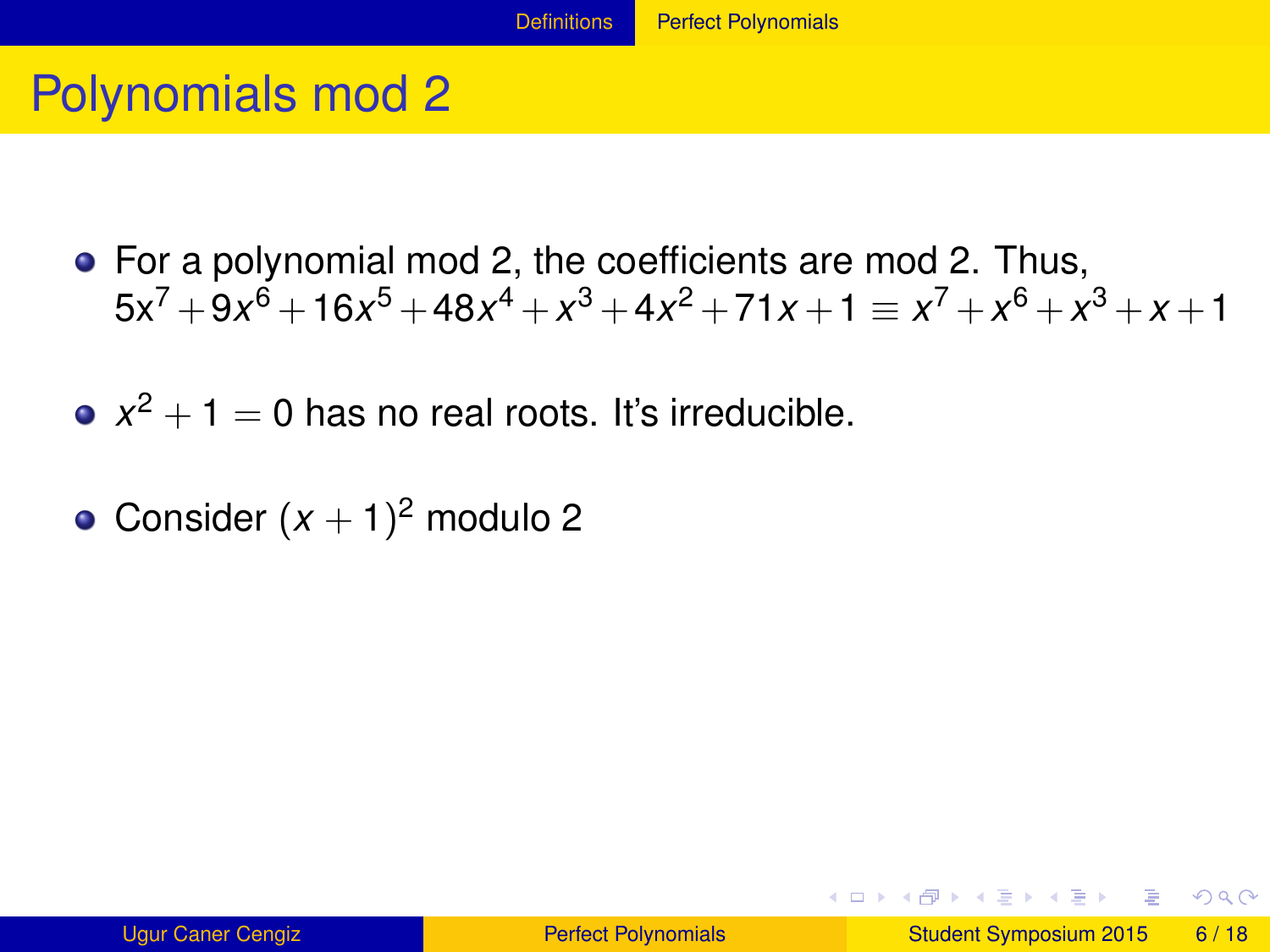## <span id="page-23-0"></span>Polynomials mod 2

For a polynomial mod 2, the coefficients are mod 2. Thus,  $5x^7 + 9x^6 + 16x^5 + 48x^4 + x^3 + 4x^2 + 71x + 1 \equiv x^7 + x^6 + x^3 + x + 1$ 

 $x^2 + 1 = 0$  has no real roots. It's irreducible.

Consider  $(x + 1)^2$  modulo 2

$$
(x + 1)2 = (x + 1) \times (x + 1) = x2 + 2x + 12
$$

 $\Omega$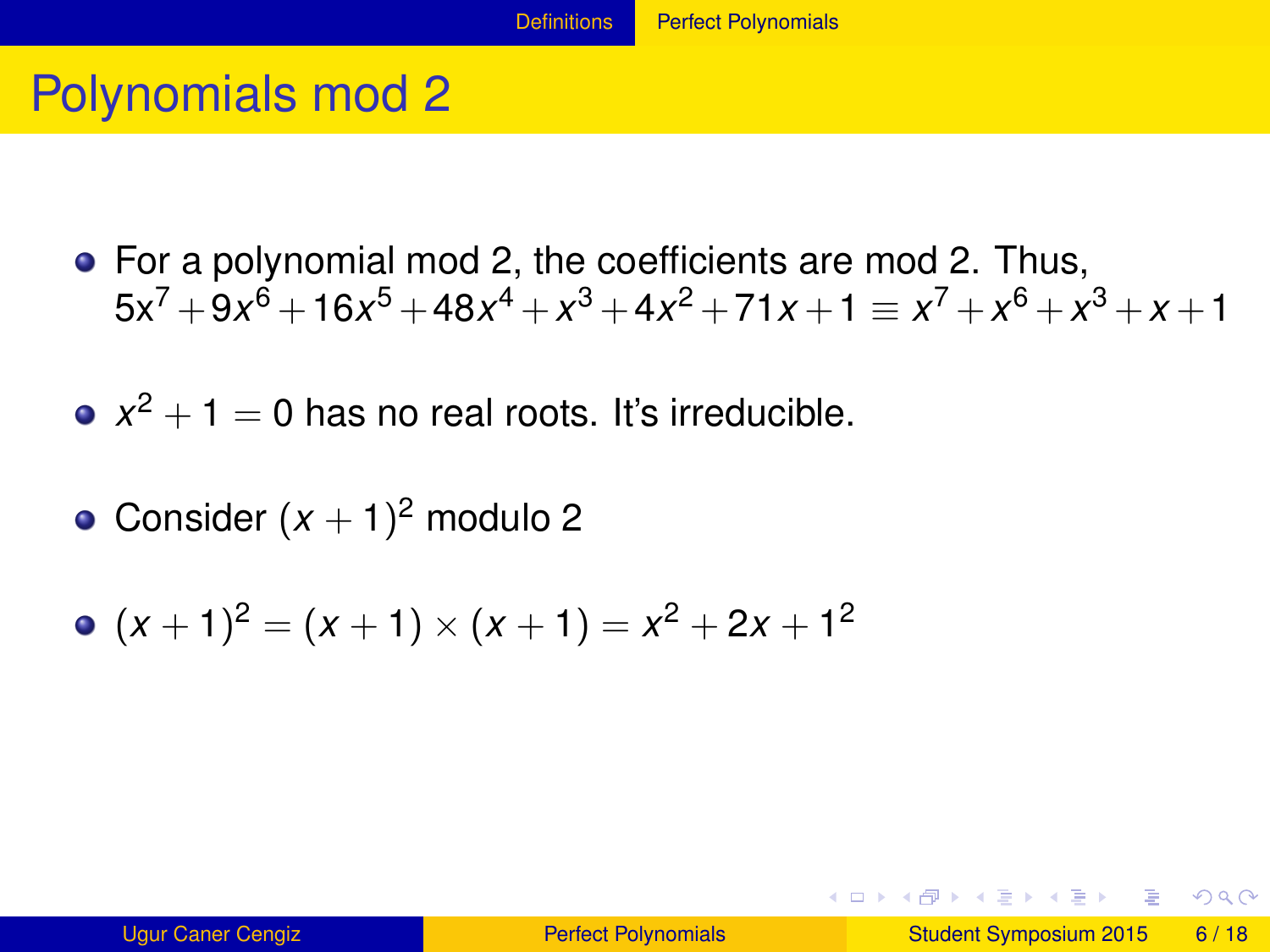## <span id="page-24-0"></span>Polynomials mod 2

For a polynomial mod 2, the coefficients are mod 2. Thus,  $5x^7 + 9x^6 + 16x^5 + 48x^4 + x^3 + 4x^2 + 71x + 1 \equiv x^7 + x^6 + x^3 + x + 1$ 

 $x^2 + 1 = 0$  has no real roots. It's irreducible.

Consider  $(x + 1)^2$  modulo 2

$$
(x + 1)2 = (x + 1) \times (x + 1) = x2 + 2x + 12
$$

• 
$$
x^2 + 2x + 1^2 \equiv x^2 + 1 \pmod{2}
$$

 $\Omega$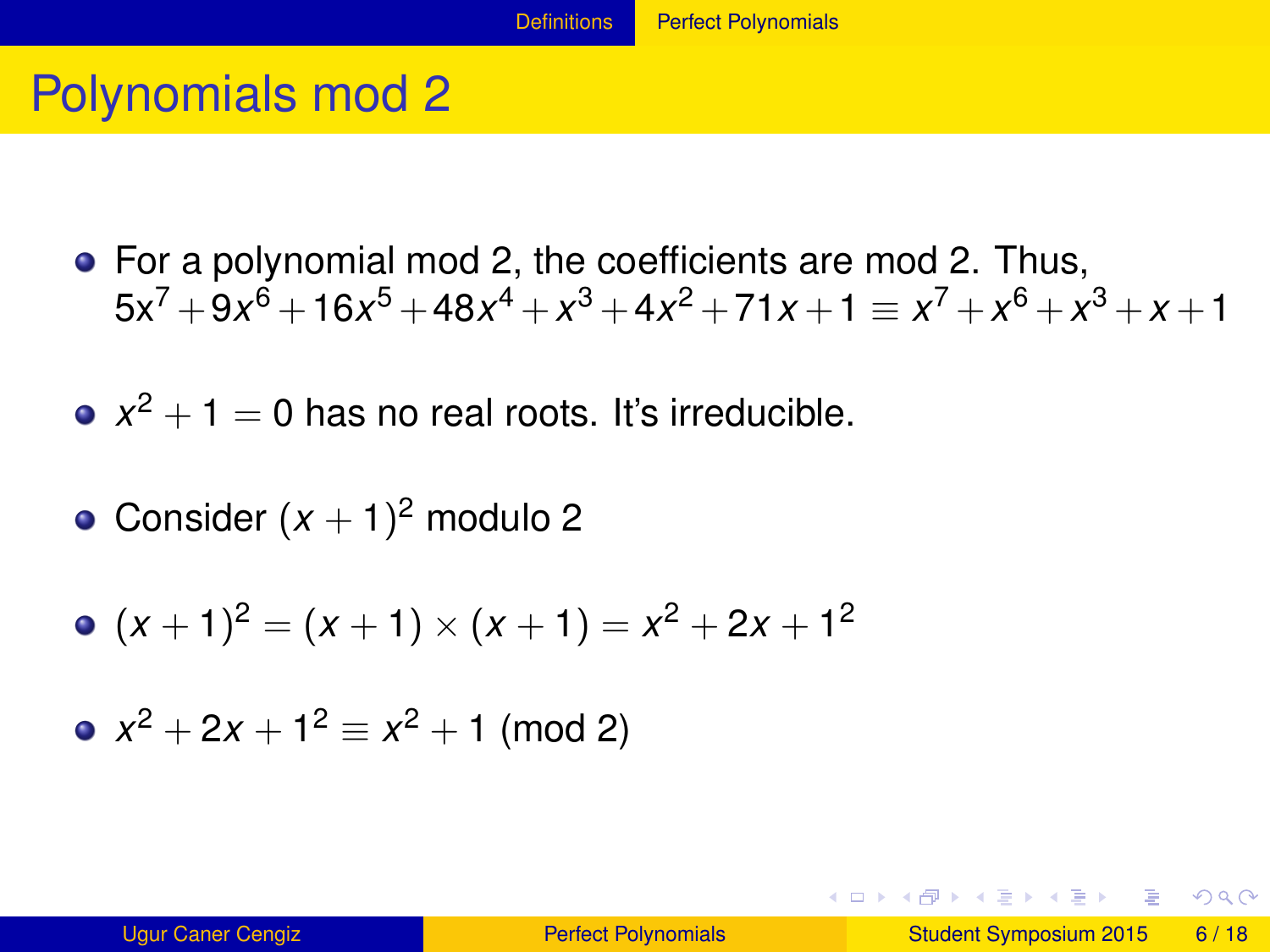#### <span id="page-25-0"></span>**Definition**

If  $\sigma(A) = A$ , then A is a perfect polynomial.

| <b>Ugur Caner Cengiz</b> |  |
|--------------------------|--|
|                          |  |

E

 $299$ 

メロトメ 御 トメ ヨ トメ ヨト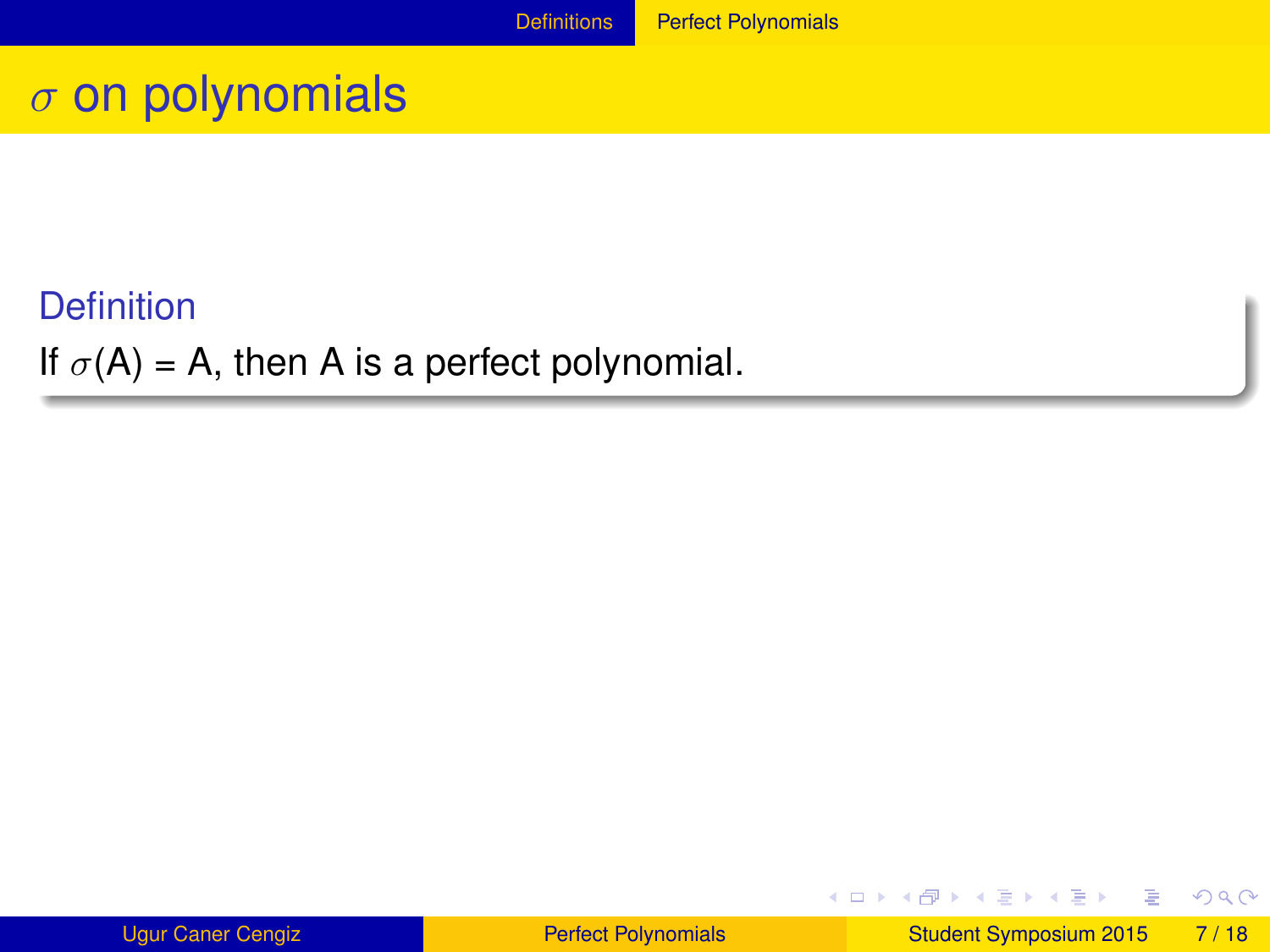#### <span id="page-26-0"></span>**Definition**

If  $\sigma(A) = A$ , then A is a perfect polynomial.

• For example,  $x^2 + x = x \times (x + 1)$ 

E

 $\Omega$ 

 $(0,1)$   $(0,1)$   $(0,1)$   $(1,1)$   $(1,1)$   $(1,1)$   $(1,1)$   $(1,1)$   $(1,1)$   $(1,1)$   $(1,1)$   $(1,1)$   $(1,1)$   $(1,1)$   $(1,1)$   $(1,1)$   $(1,1)$   $(1,1)$   $(1,1)$   $(1,1)$   $(1,1)$   $(1,1)$   $(1,1)$   $(1,1)$   $(1,1)$   $(1,1)$   $(1,1)$   $(1,1$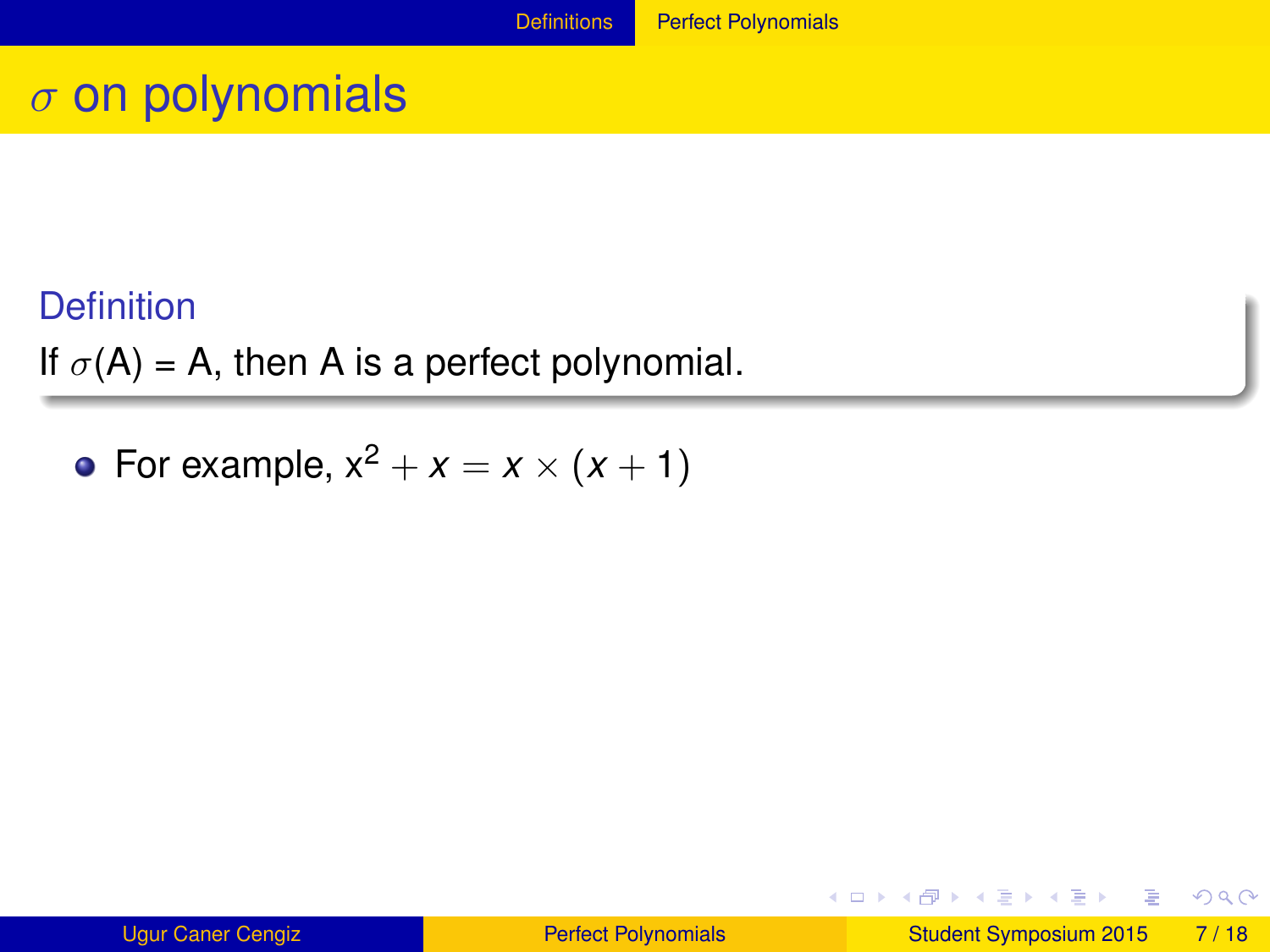#### <span id="page-27-0"></span>**Definition**

If  $\sigma(A) = A$ , then A is a perfect polynomial.

• For example, 
$$
x^2 + x = x \times (x + 1)
$$

$$
\bullet \ \sigma(x^2 + x) = (x^2 + x) + (x + 1) + x + 1 = x^2 + 3x + 2
$$

E

 $299$ 

メロトメ 御 トメ ヨ トメ ヨト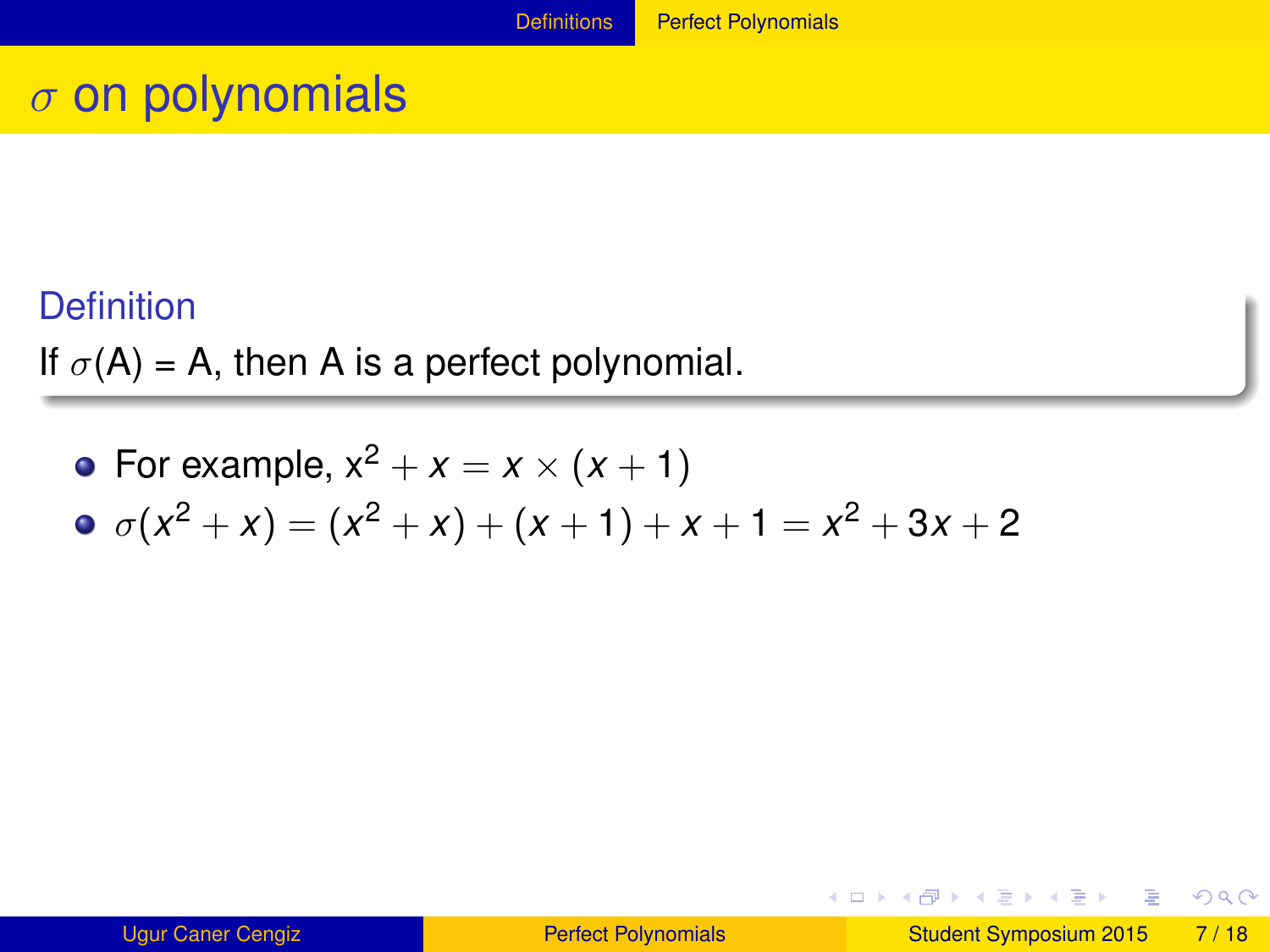#### <span id="page-28-0"></span>**Definition**

If  $\sigma(A) = A$ , then A is a perfect polynomial.

• For example, 
$$
x^2 + x = x \times (x + 1)
$$
  
\n•  $\sigma(x^2 + x) = (x^2 + x) + (x + 1) + x + 1 = x^2 + 3x + 2$   
\n•  $x^2 + 3x + 2 = x^2 + x \pmod{2}$ 

E

 $298$ 

イロト イ部 トイ君 トイ君 ト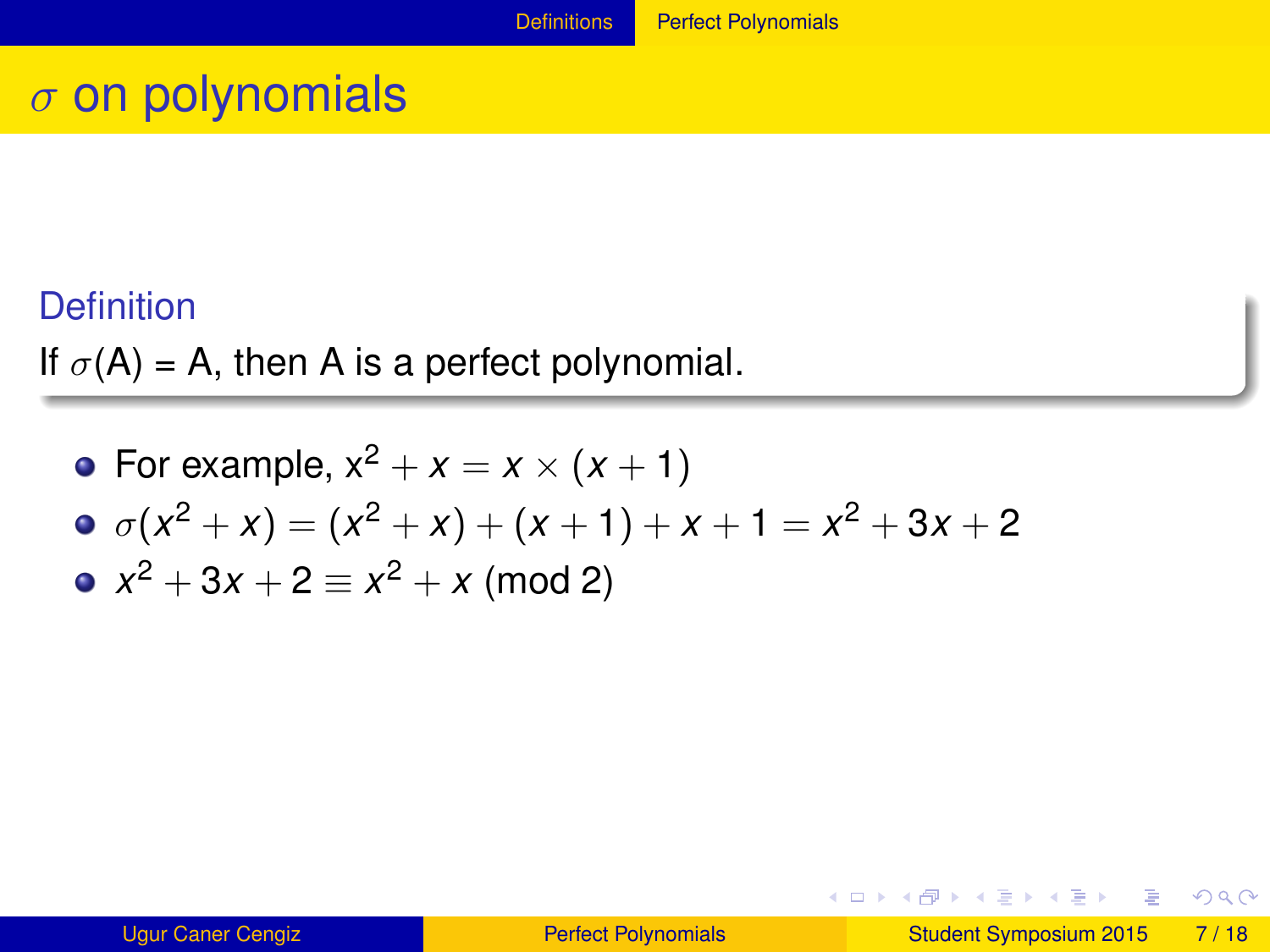#### <span id="page-29-0"></span>**Definition**

If  $\sigma(A) = A$ , then A is a perfect polynomial.

• For example, 
$$
x^2 + x = x \times (x + 1)
$$
  
\n•  $\sigma(x^2 + x) = (x^2 + x) + (x + 1) + x + 1 = x^2 + 3x + 2$   
\n•  $x^2 + 3x + 2 \equiv x^2 + x \pmod{2}$   
\n• So  $\sigma(x^2 + x) = x^2 + x \pmod{2}$ 

 $x^2 + x$  is a perfect polynomial mod 2.

E

 $\Omega$ 

 $(0,1)$   $(0,1)$   $(0,1)$   $(1,1)$   $(1,1)$   $(1,1)$   $(1,1)$   $(1,1)$   $(1,1)$   $(1,1)$   $(1,1)$   $(1,1)$   $(1,1)$   $(1,1)$   $(1,1)$   $(1,1)$   $(1,1)$   $(1,1)$   $(1,1)$   $(1,1)$   $(1,1)$   $(1,1)$   $(1,1)$   $(1,1)$   $(1,1)$   $(1,1)$   $(1,1)$   $(1,1$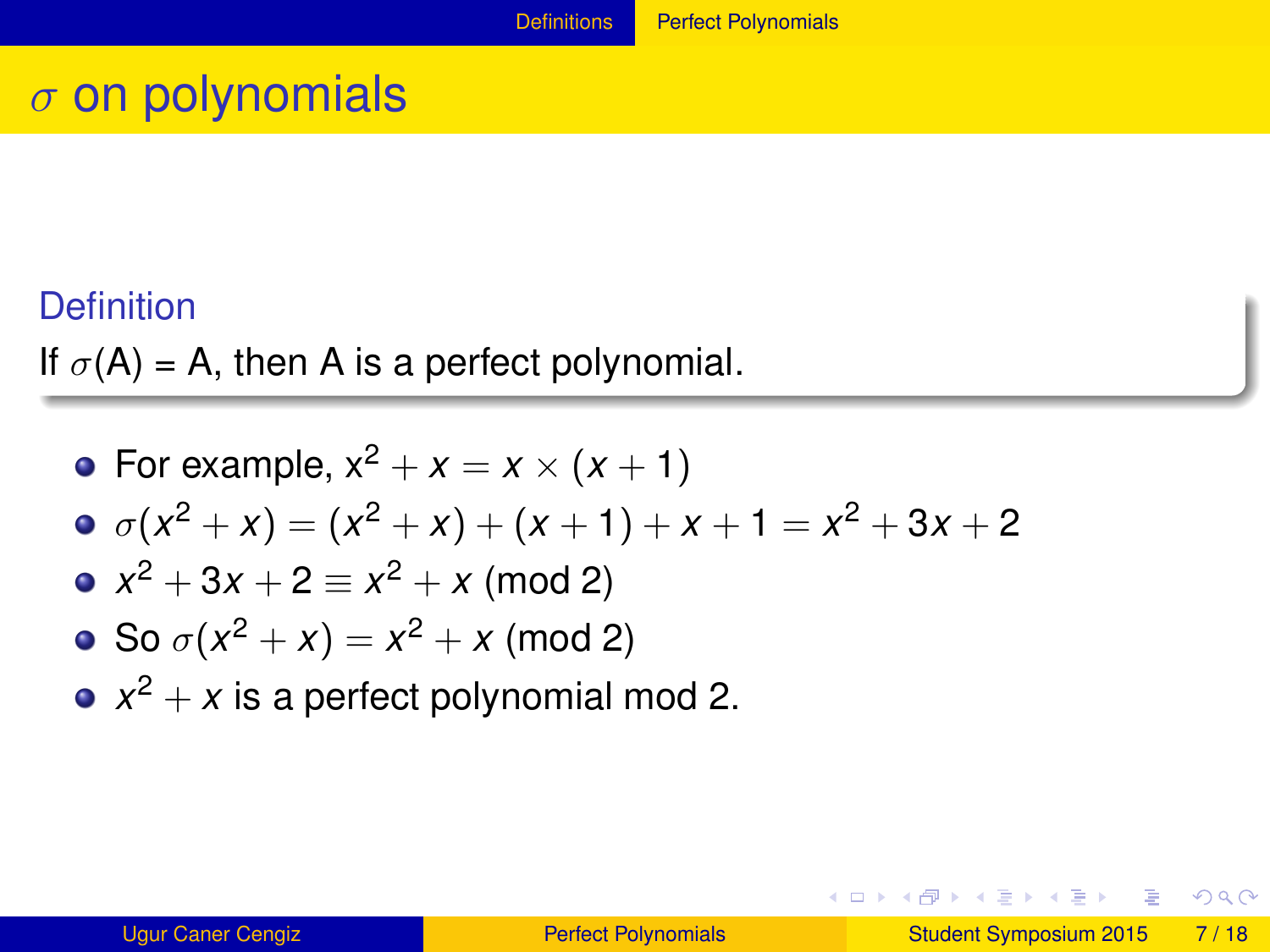<span id="page-30-0"></span>**E. F. Canaday**

#### **Gallardo and Rahavandrainy**

E

 $\Omega$ 

 $(0,1)$   $(0,1)$   $(0,1)$   $(1,1)$   $(1,1)$   $(1,1)$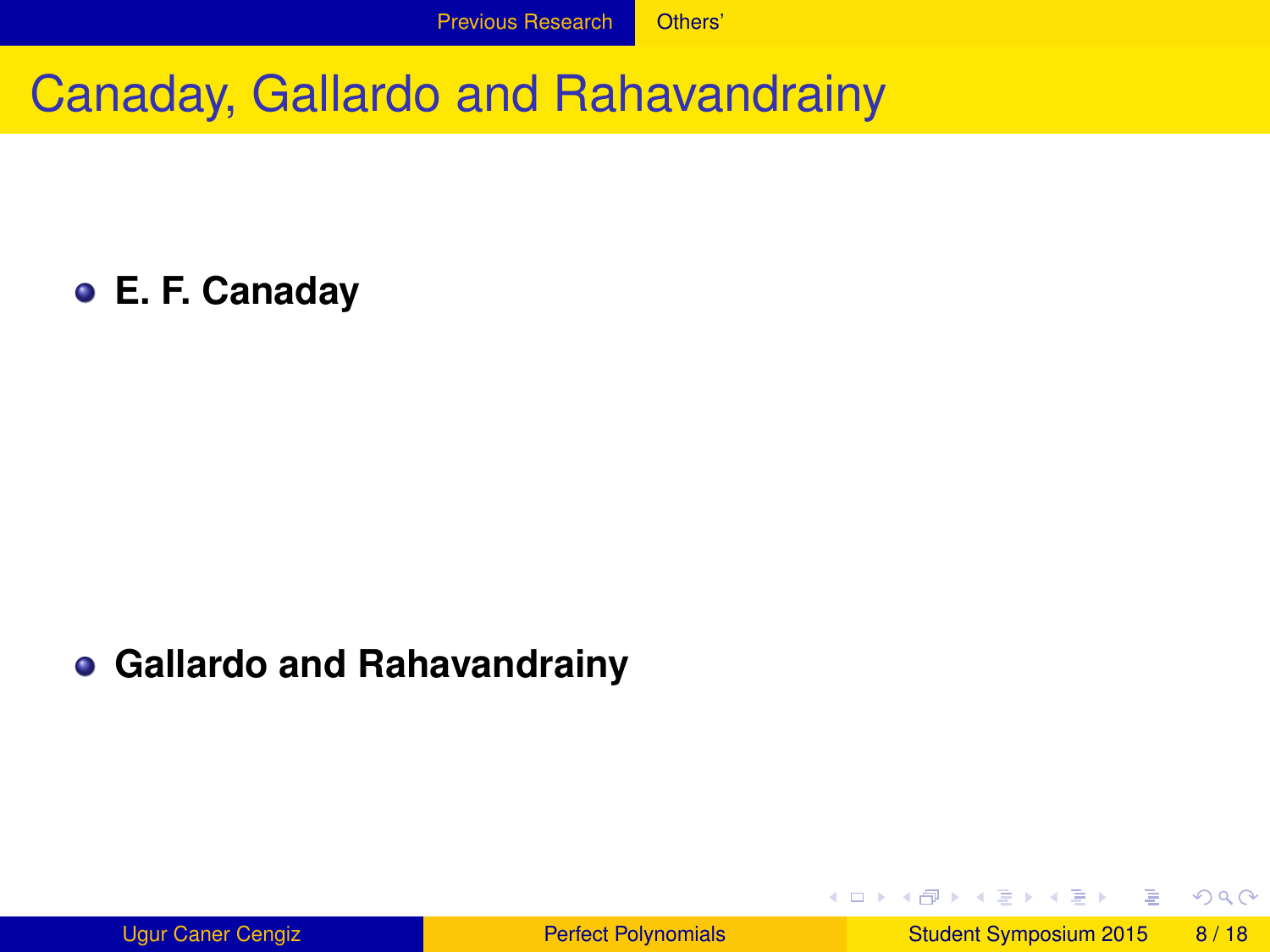### <span id="page-31-0"></span>**E. F. Canaday**

• Perfect polynomials mod 2 exist in two ways:  $x^h(x+1)^k$ A and  $B^2$ , where B is relatively prime to  $x(x+1)$ 

### **Gallardo and Rahavandrainy**

 $\Omega$ 

イロト イ押ト イヨト イヨト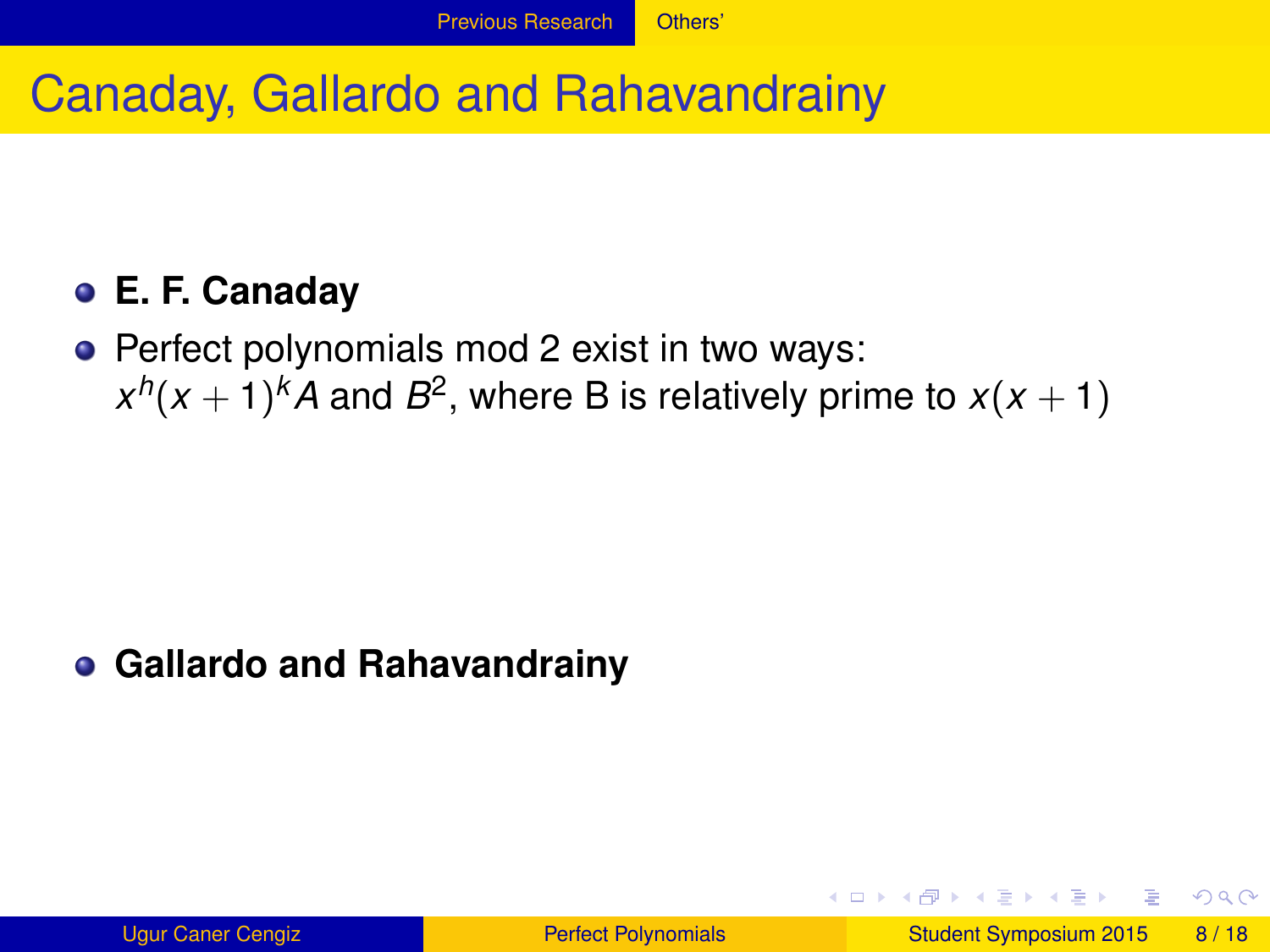## <span id="page-32-0"></span>**E. F. Canaday**

- Perfect polynomials mod 2 exist in two ways:  $x^h(x+1)^k$ A and  $B^2$ , where B is relatively prime to  $x(x+1)$
- Also, he found an infinite class of perfects:  $x^{2^n-1}(x + 1)^{2^n-1}$

### **Gallardo and Rahavandrainy**

 $\Omega$ 

イロト イ押 トイラト イラト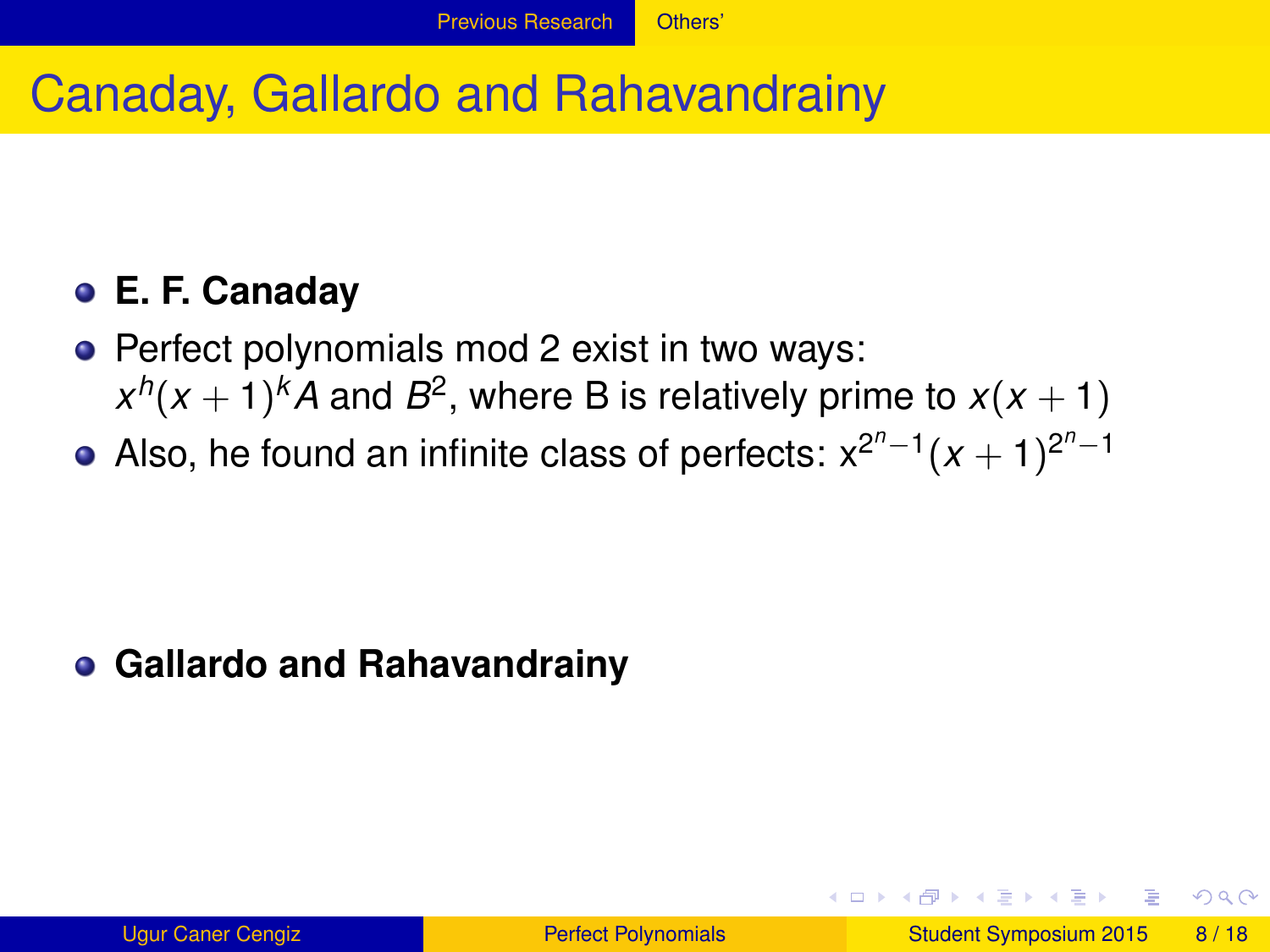## <span id="page-33-0"></span>**E. F. Canaday**

- Perfect polynomials mod 2 exist in two ways:  $x^h(x+1)^k$ A and  $B^2$ , where B is relatively prime to  $x(x+1)$
- Also, he found an infinite class of perfects:  $x^{2^n-1}(x + 1)^{2^n-1}$
- Conjecture that every perfect is divisible by  $x(x + 1)$ In other words, no odd perfects

### **Gallardo and Rahavandrainy**

 $\Omega$ 

イロト イ押 トイラト イラト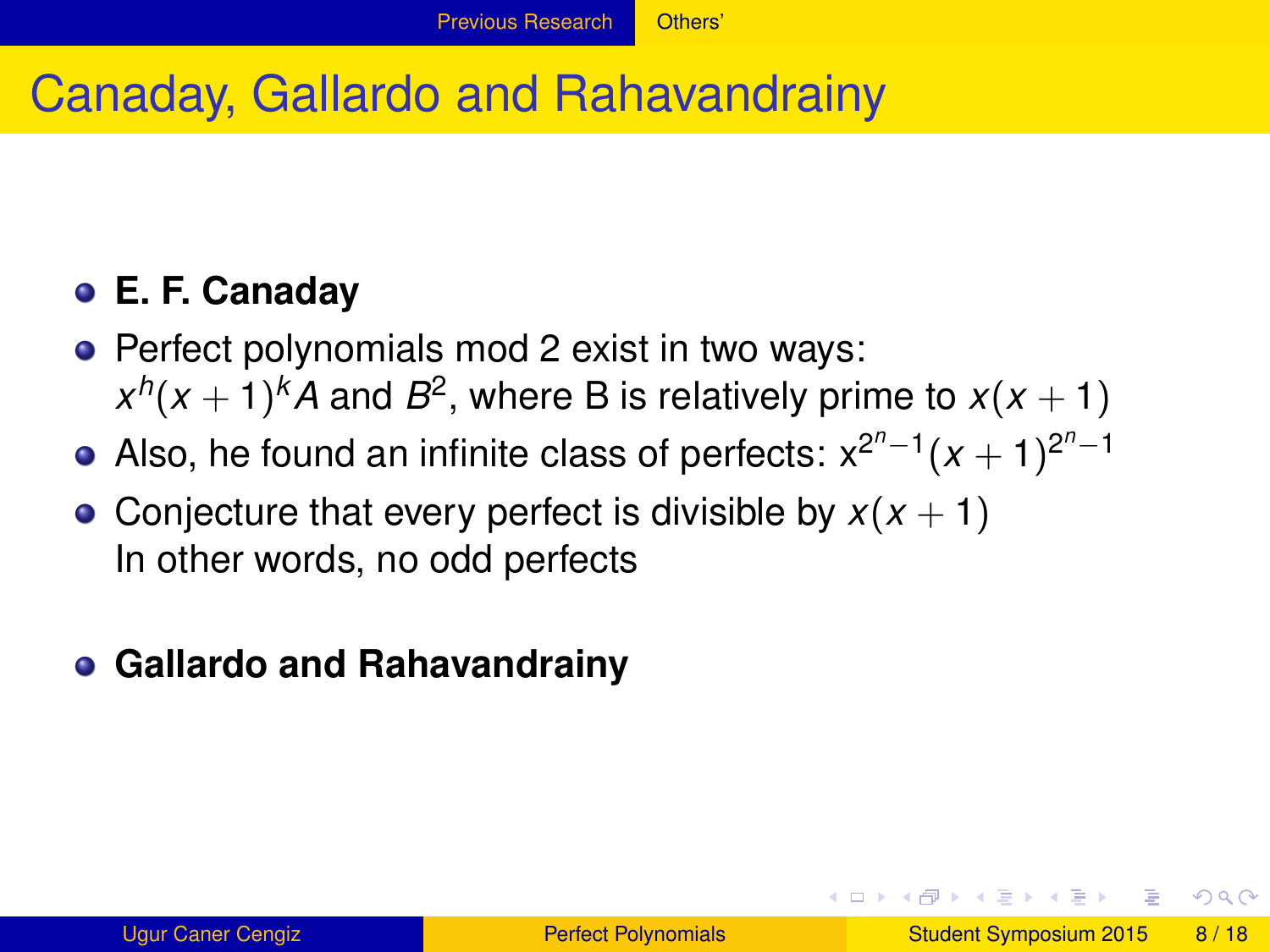## <span id="page-34-0"></span>**E. F. Canaday**

- Perfect polynomials mod 2 exist in two ways:  $x^h(x+1)^k$ A and  $B^2$ , where B is relatively prime to  $x(x+1)$
- Also, he found an infinite class of perfects:  $x^{2^n-1}(x + 1)^{2^n-1}$
- Conjecture that every perfect is divisible by  $x(x + 1)$ In other words, no odd perfects

#### **Gallardo and Rahavandrainy**

• Proved that odd perfects have at least 5 distinct irreducible factors.

 $\Omega$ 

イロト イ押 トイラト イラト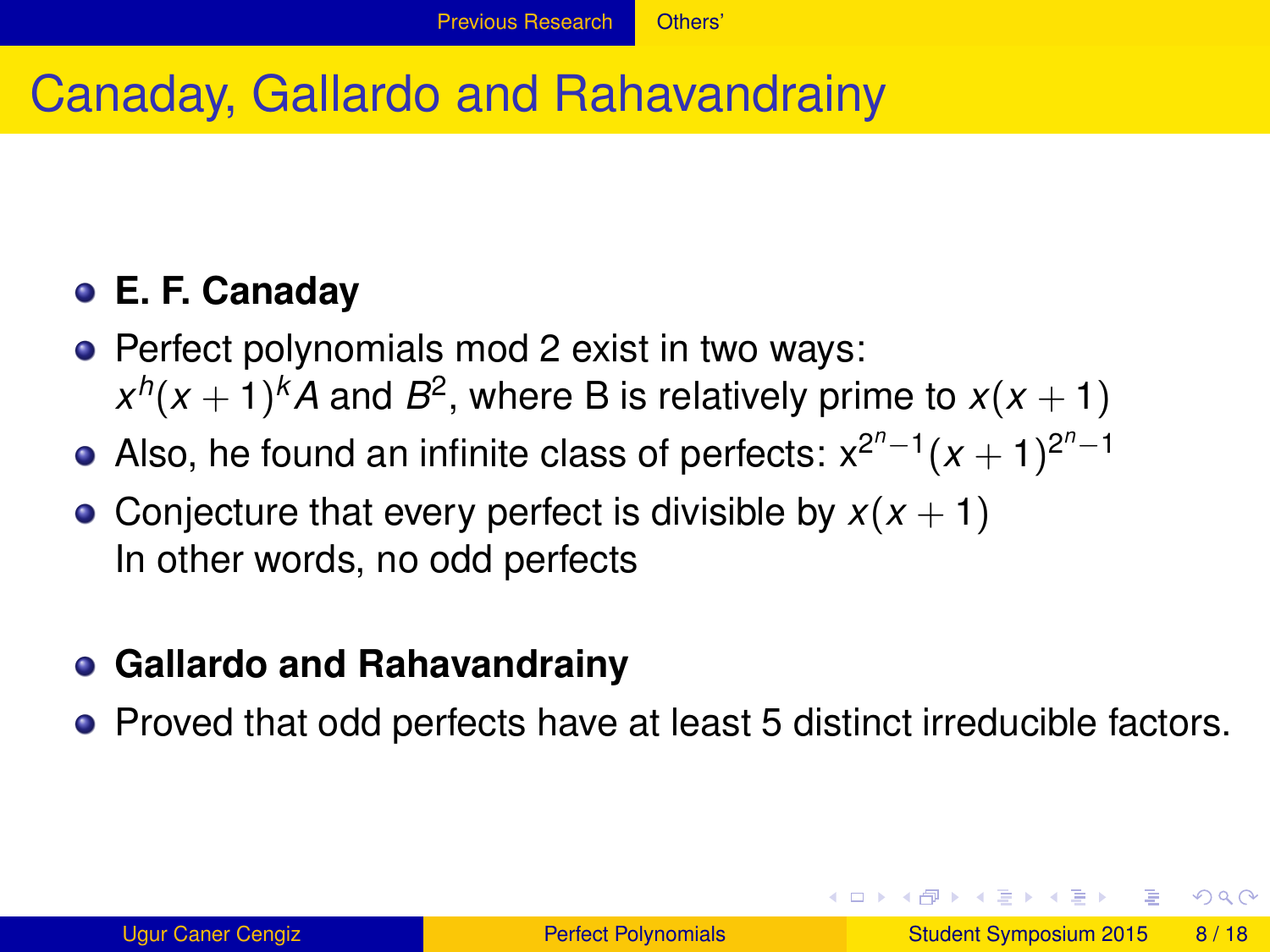| Others' |  |  |  |
|---------|--|--|--|
|         |  |  |  |

<span id="page-35-0"></span>

| <b>Degree</b> | <b>Factorization into Irreducibles</b>                    |
|---------------|-----------------------------------------------------------|
| 5             | $T(T+1)^2(T^2+T+1)$                                       |
|               | $T^2(T+1)(T^2+T+1)$                                       |
| 11            | $T(T+1)^2(T^2+T+1)^2(T^4+T+1)$                            |
|               | $T^2(T+1)(T^2+T+1)^2(T^4+T+1)$                            |
|               | $T^3(T+1)^4(T^4+T^3+1)$                                   |
|               | $T^4(T+1)^3(T^4+T^3+T^2+T+1)$                             |
| 15            | $T^3(T+1)^6(T^3+T+1)(T^3+T^2+1)$                          |
|               | $T^{6}(T+1)^{3}(T^{3}+T+1)(T^{3}+T^{2}+1)$                |
| 16            | $T^4(T+1)^4(T^4+T^3+1)(T^4+T^3+T^2+T+1)$                  |
| 20            | $T^4(T+1)^6(T^3+T+1)(T^3+T^2+1)(T^4+T^3+T^2+T+1)$         |
|               | $T^{6}(T+1)^{4}(T^{3}+T+1)(T^{3}+T^{2}+1)(T^{4}+T^{3}+1)$ |

Figure: Canaday's list for perfects

- 로

 $299$ 

イロト イ部 トイヨ トイヨト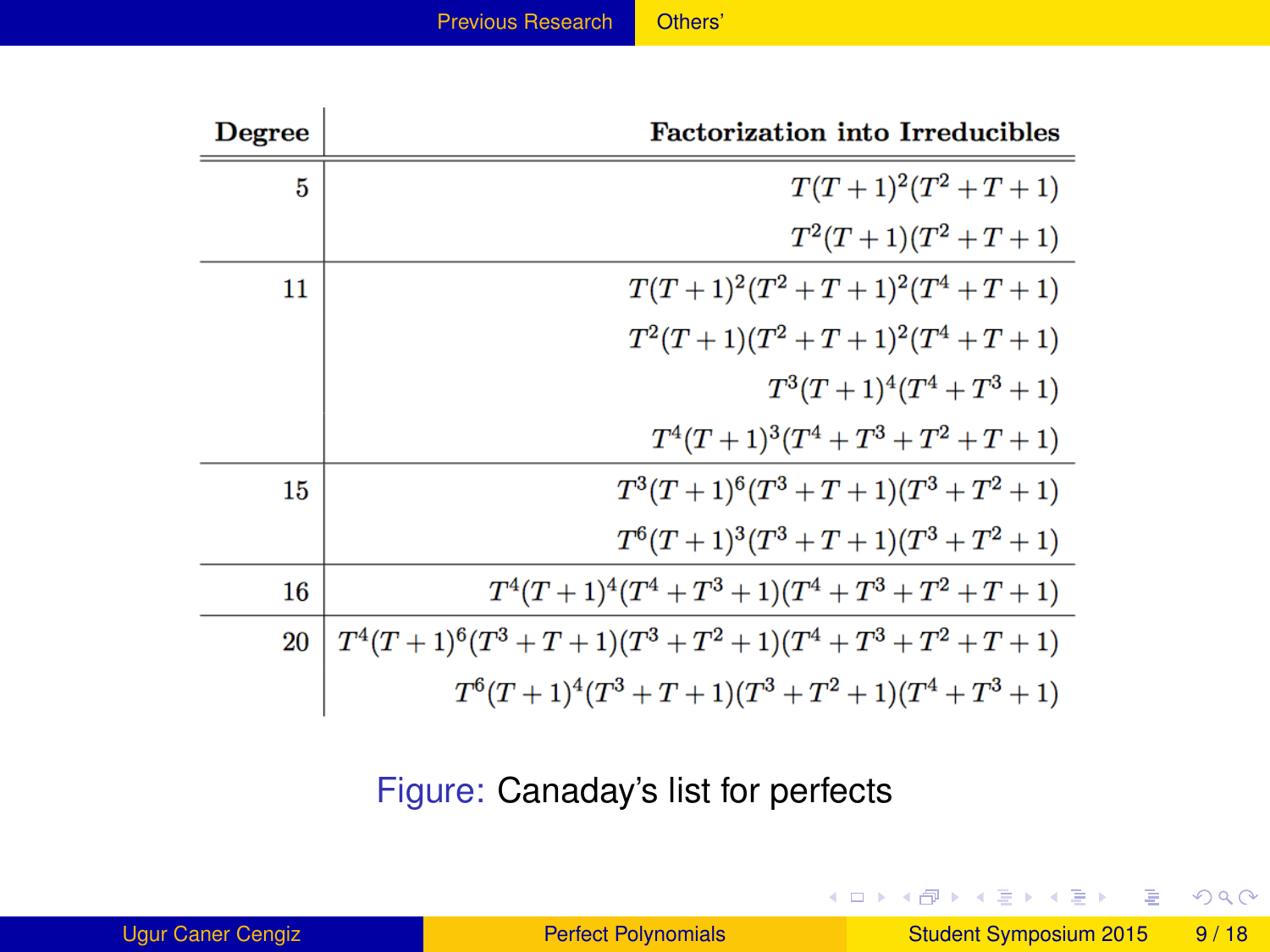<span id="page-36-0"></span>• Check if  $\sigma$ B = B. Output B.

Ugur Caner Cengiz **[Perfect Polynomials](#page-0-0) Perfect Polynomials** Student Symposium 2015 10 / 18

в

 $299$ 

 $(0,1)$   $(0,1)$   $(0,1)$   $(1,1)$   $(1,1)$   $(1,1)$   $(1,1)$   $(1,1)$   $(1,1)$   $(1,1)$   $(1,1)$   $(1,1)$   $(1,1)$   $(1,1)$   $(1,1)$   $(1,1)$   $(1,1)$   $(1,1)$   $(1,1)$   $(1,1)$   $(1,1)$   $(1,1)$   $(1,1)$   $(1,1)$   $(1,1)$   $(1,1)$   $(1,1)$   $(1,1$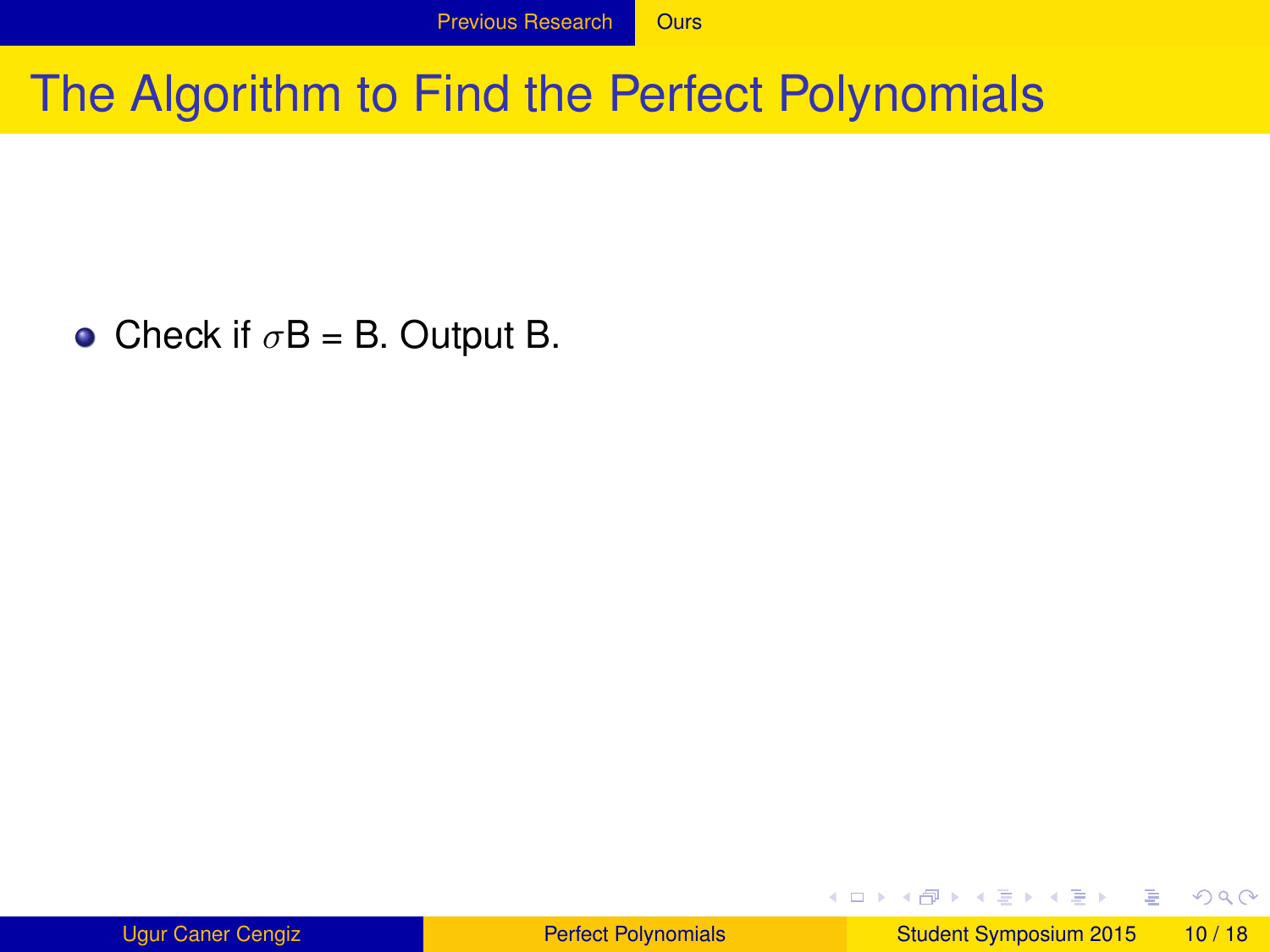- <span id="page-37-0"></span>• Check if  $\sigma$ B = B. Output B.
- If not, compute D where  $D = \sigma(B) / \text{gcd}(B, \sigma(B))$

в

 $\Omega$ 

 $(0,1)$   $(0,1)$   $(0,1)$   $(1,1)$   $(1,1)$   $(1,1)$   $(1,1)$   $(1,1)$   $(1,1)$   $(1,1)$   $(1,1)$   $(1,1)$   $(1,1)$   $(1,1)$   $(1,1)$   $(1,1)$   $(1,1)$   $(1,1)$   $(1,1)$   $(1,1)$   $(1,1)$   $(1,1)$   $(1,1)$   $(1,1)$   $(1,1)$   $(1,1)$   $(1,1)$   $(1,1$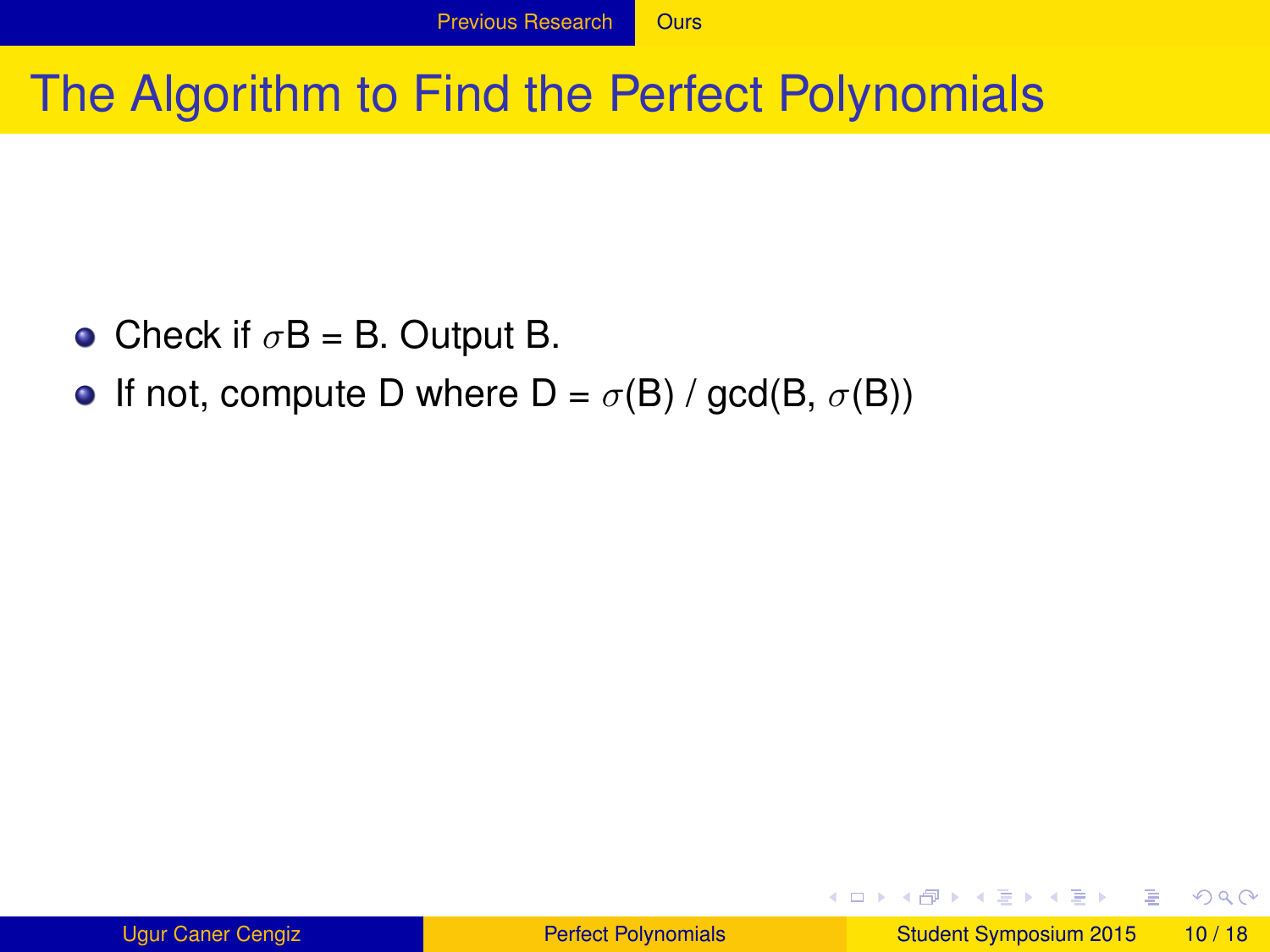- <span id="page-38-0"></span>• Check if  $\sigma$ B = B. Output B.
- If not, compute D where  $D = \sigma(B) / \text{gcd}(B, \sigma(B))$
- If gcd(B, D)  $> 1$ , then stop. No output!

 $\Omega$ 

4 ロ ト 4 何 ト 4 ラ ト 4 ラ ト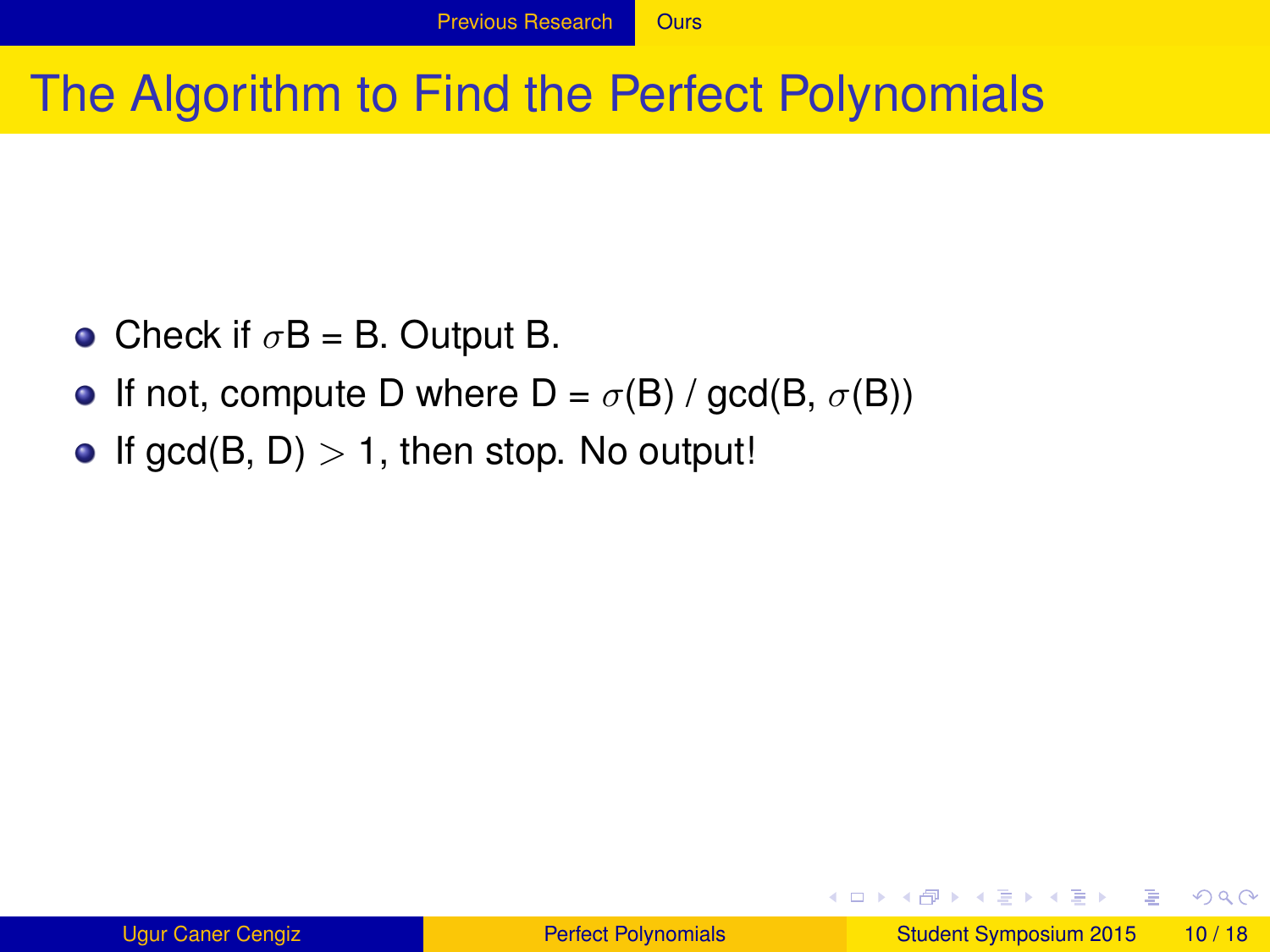- <span id="page-39-0"></span>• Check if  $\sigma$ B = B. Output B.
- **•** If not, compute D where  $D = \sigma(B) / \text{gcd}(B, \sigma(B))$
- If gcd(B, D)  $> 1$ , then stop. No output!
- **If the polynomial passes the test on step 3, then let P be the** greatest factor of D.

 $\Omega$ 

4 ロ ト 4 何 ト 4 ラ ト 4 ラ ト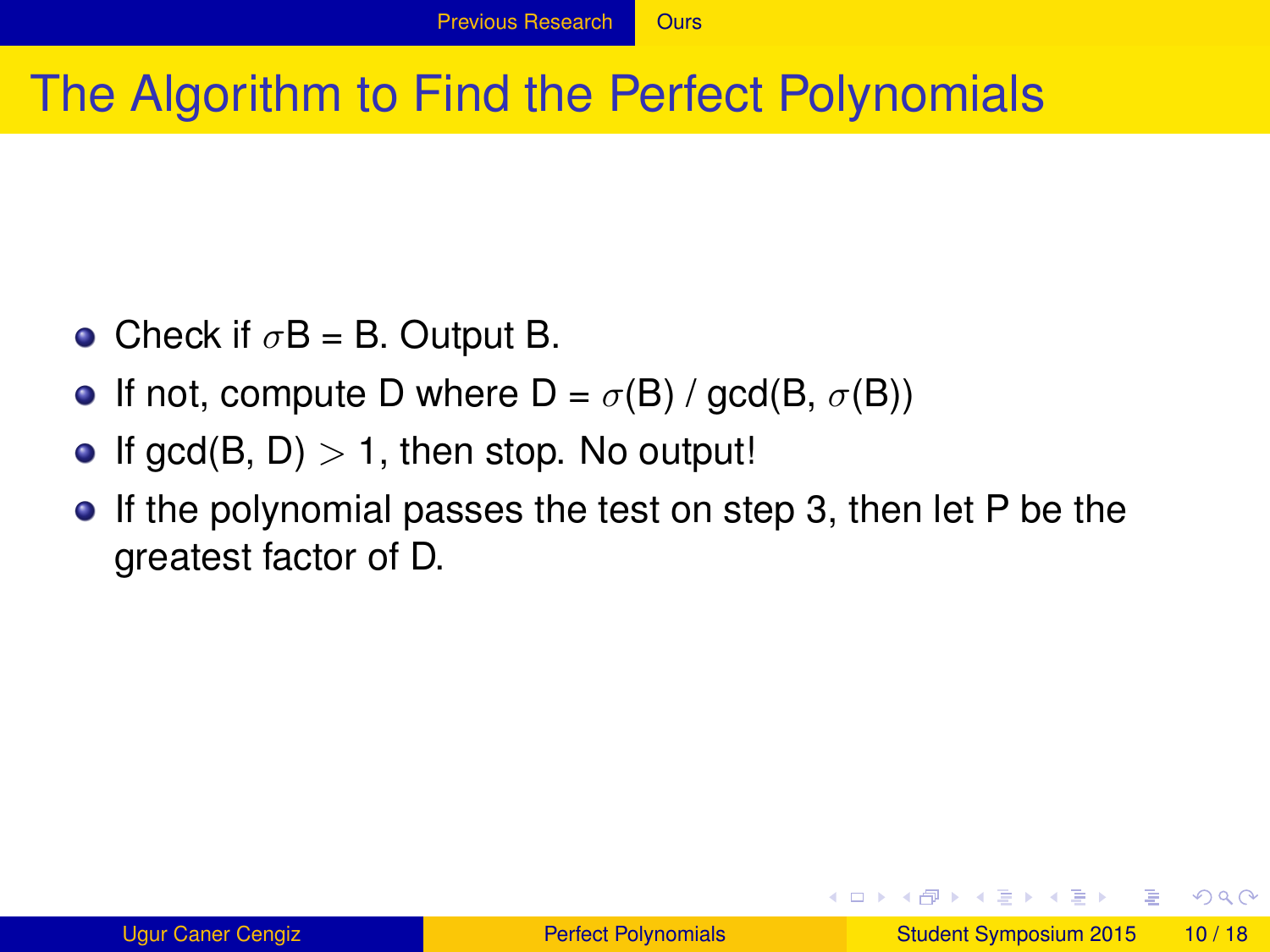- <span id="page-40-0"></span>• Check if  $\sigma$ B = B. Output B.
- **If not, compute D where D** =  $\sigma$ (B) / gcd(B,  $\sigma$ (B))
- If gcd(B, D)  $> 1$ , then stop. No output!
- **If the polynomial passes the test on step 3, then let P be the** greatest factor of D.
- Restart the algorithm taking *BP*, *BP*<sup>2</sup> , *BP*<sup>3</sup> , ..., *BP<sup>k</sup>* where degree of  $BP^k < K$ .

 $\Omega$ 

 $(0.125 \times 10^{-14} \text{ m}) \times 10^{-14} \text{ m}$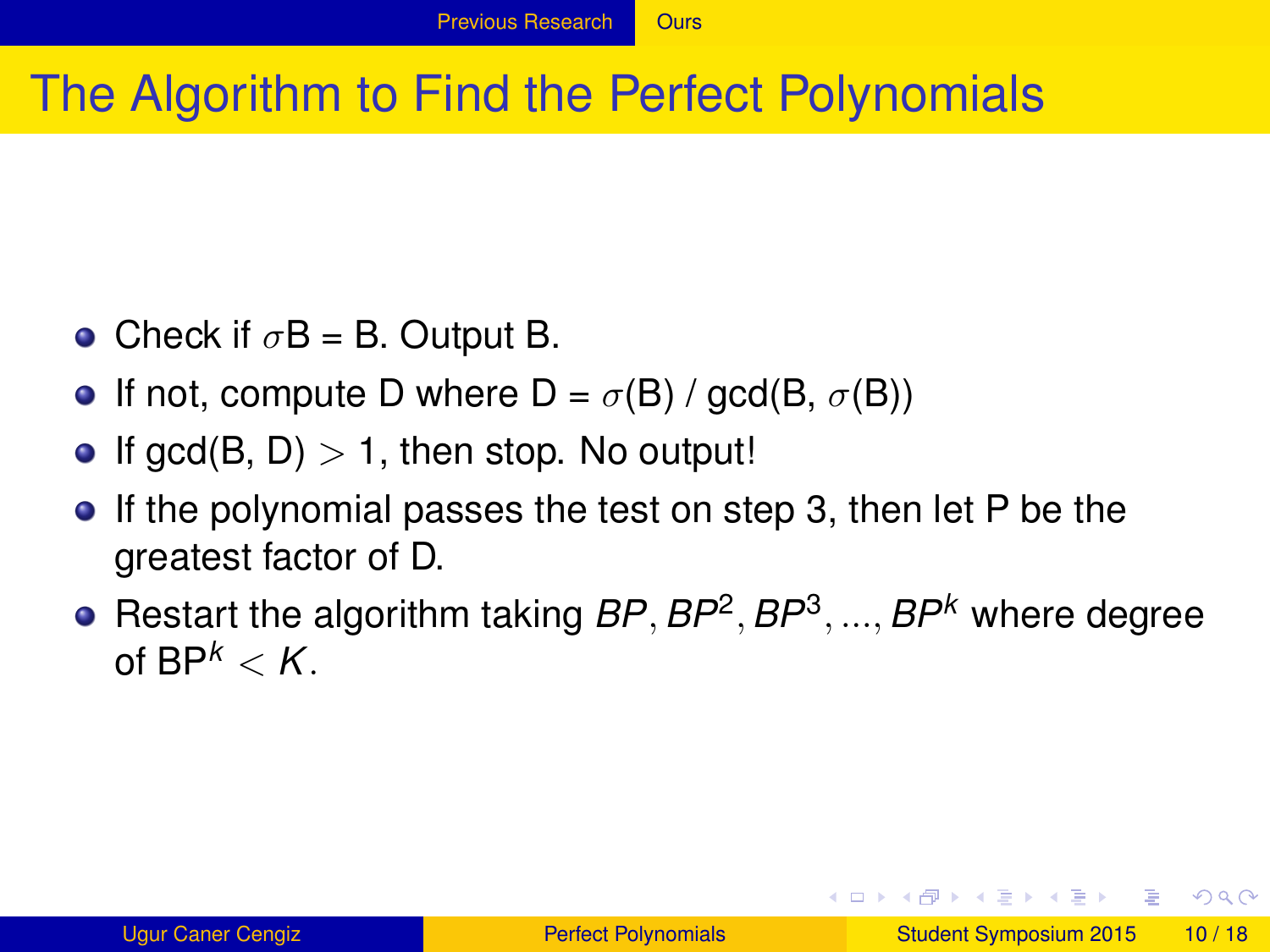

<span id="page-41-0"></span>

画

 $299$ 

(ロトイ部)→(差)→(差)→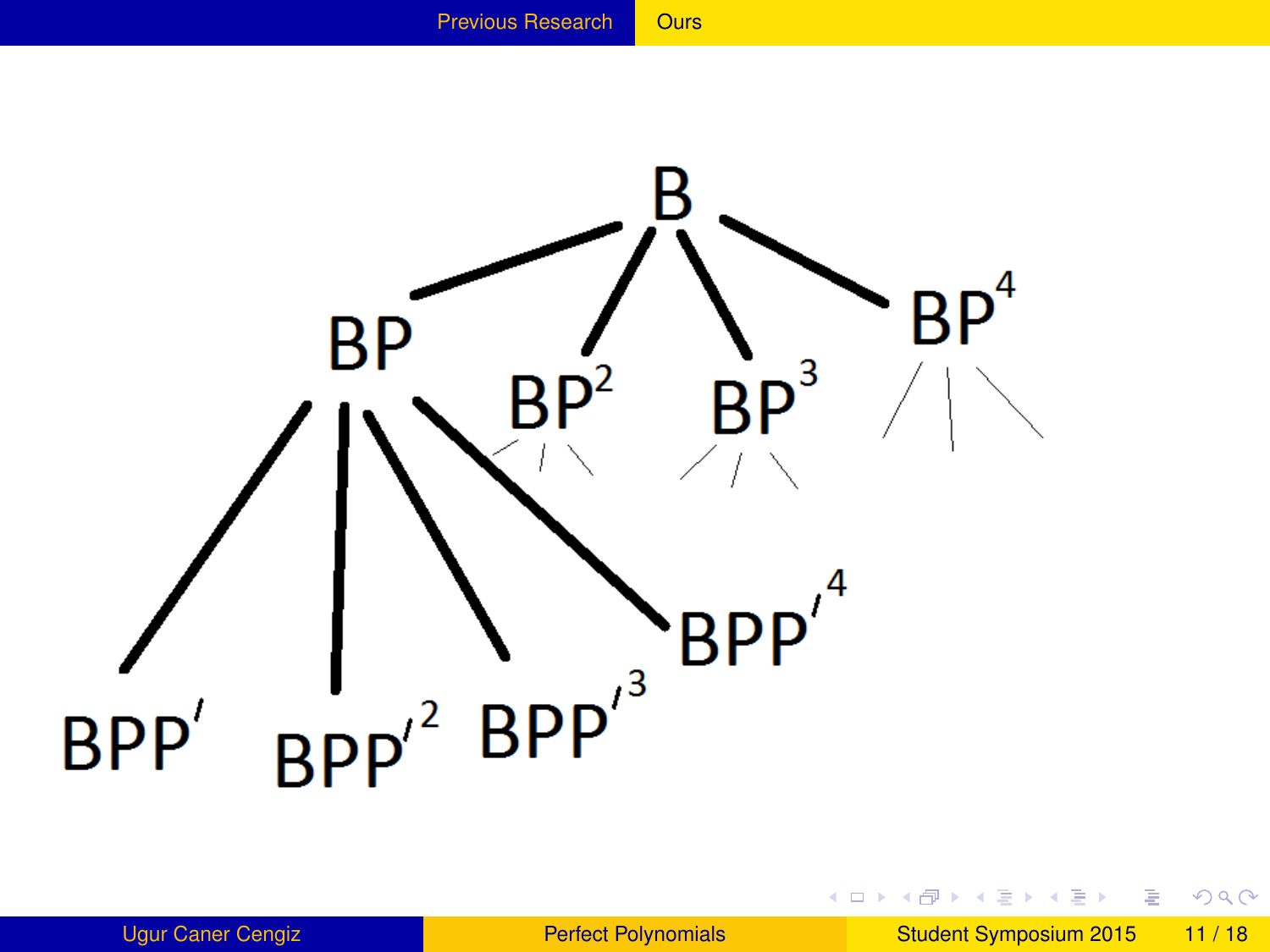## <span id="page-42-0"></span>Beginning steps - primPerf()

```
def primPerf(B):
   if B \equiv sumDivs4(B):
       return B
   else:
       D = (sumDivs4(B)/qcd(B, sumDivs4(B)))if gcd(D, B) != 1:
           return False
       else:
           F = D. factor()
           P = F[len(F)-1][0]check = FalseR = 1while (B*(P^*K)). degree() <= 1000:
                check = primPerf(B*(P^*K))if check == False:
                    K = K + 1else:
                    return primPerf ((B*(P(K))))
                    break
```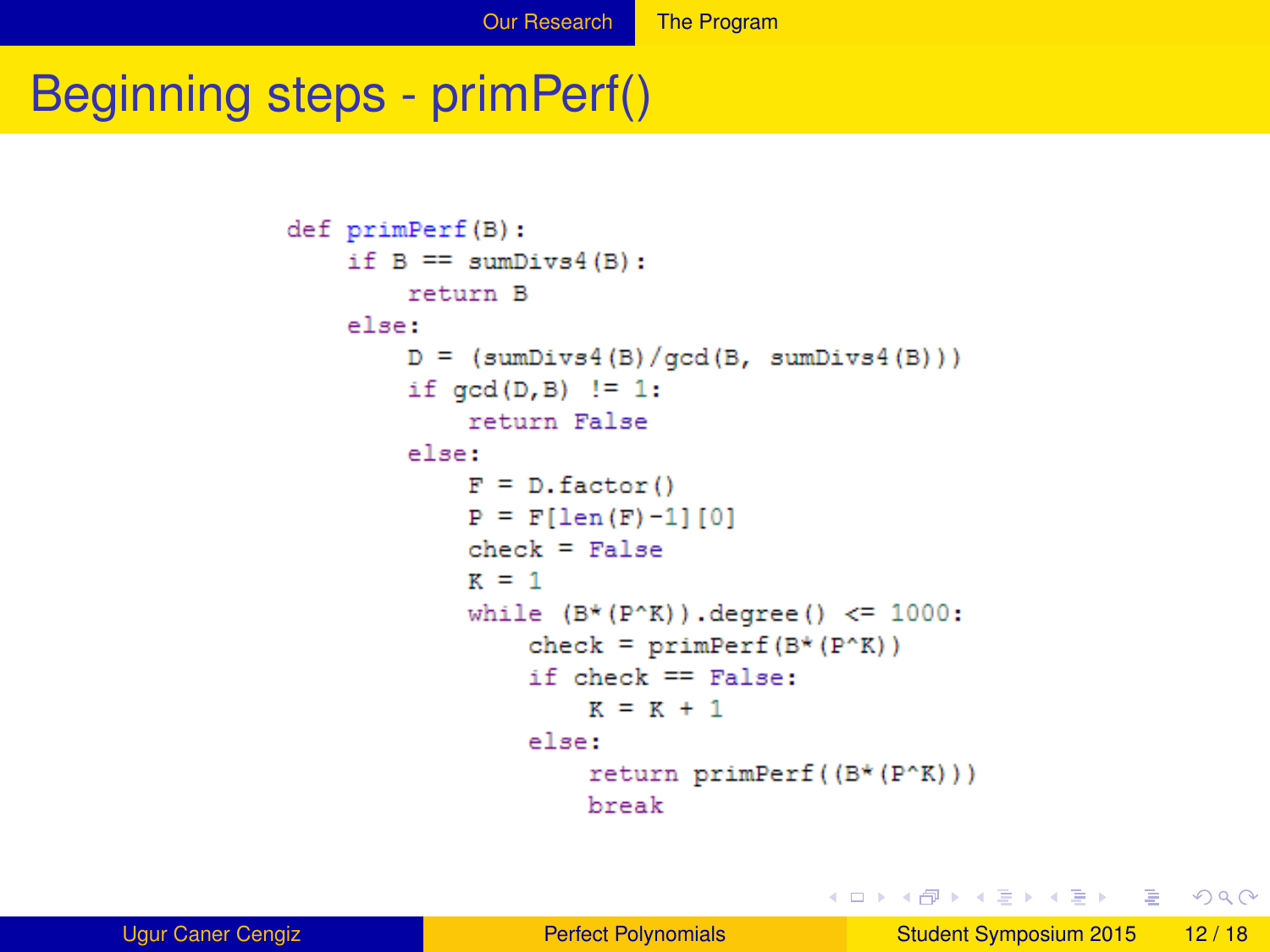## <span id="page-43-0"></span>Results up to degree 200

$$
x \times (x + 1)^{2} \times (x^{2} + x + 1)
$$
  
\n
$$
x \times (x + 1)^{2} \times (x^{2} + x + 1)^{2} \times (x^{4} + x + 1)
$$
  
\n
$$
(x + 1) \times x^{2} \times (x^{2} + x + 1)
$$
  
\n
$$
(x + 1) \times x^{2} \times (x^{2} + x + 1)^{2} \times (x^{4} + x + 1)
$$
  
\n
$$
x^{3} \times (x + 1)^{4} \times (x^{4} + x^{3} + 1)
$$
  
\n
$$
x^{3} \times (x + 1)^{6} \times (x^{3} + x + 1) \times (x^{3} + x^{2} + 1)
$$
  
\n
$$
(x + 1)^{3} \times x^{4} \times (x^{4} + x^{3} + x^{2} + x + 1)
$$
  
\n
$$
x^{4} \times (x + 1)^{4} \times (x^{4} + x^{3} + 1) \times (x^{4} + x^{3} + x^{2} + x + 1)
$$
  
\n
$$
x^{4} \times (x + 1)^{6} \times (x^{3} + x + 1) \times (x^{3} + x^{2} + 1) \times (x^{4} + x^{3} + x^{2} + x + 1)
$$
  
\n
$$
(x + 1)^{3} \times x^{6} \times (x^{3} + x + 1) \times (x^{3} + x^{2} + 1)
$$
  
\n
$$
(x + 1)^{4} \times x^{6} \times (x^{3} + x + 1) \times (x^{3} + x^{2} + 1) \times (x^{4} + x^{3} + 1)
$$
  
\n
$$
x \times (x + 1)
$$
  
\n
$$
x^{3} \times (x + 1)^{3}
$$
  
\n
$$
x^{7} \times (x + 1)^{7}
$$
  
\n
$$
x^{15} \times (x + 1)^{15}
$$
  
\n
$$
x^{31} \times (x + 1)^{31}
$$
 and 
$$
x^{63} \times (x + 1)^{63}
$$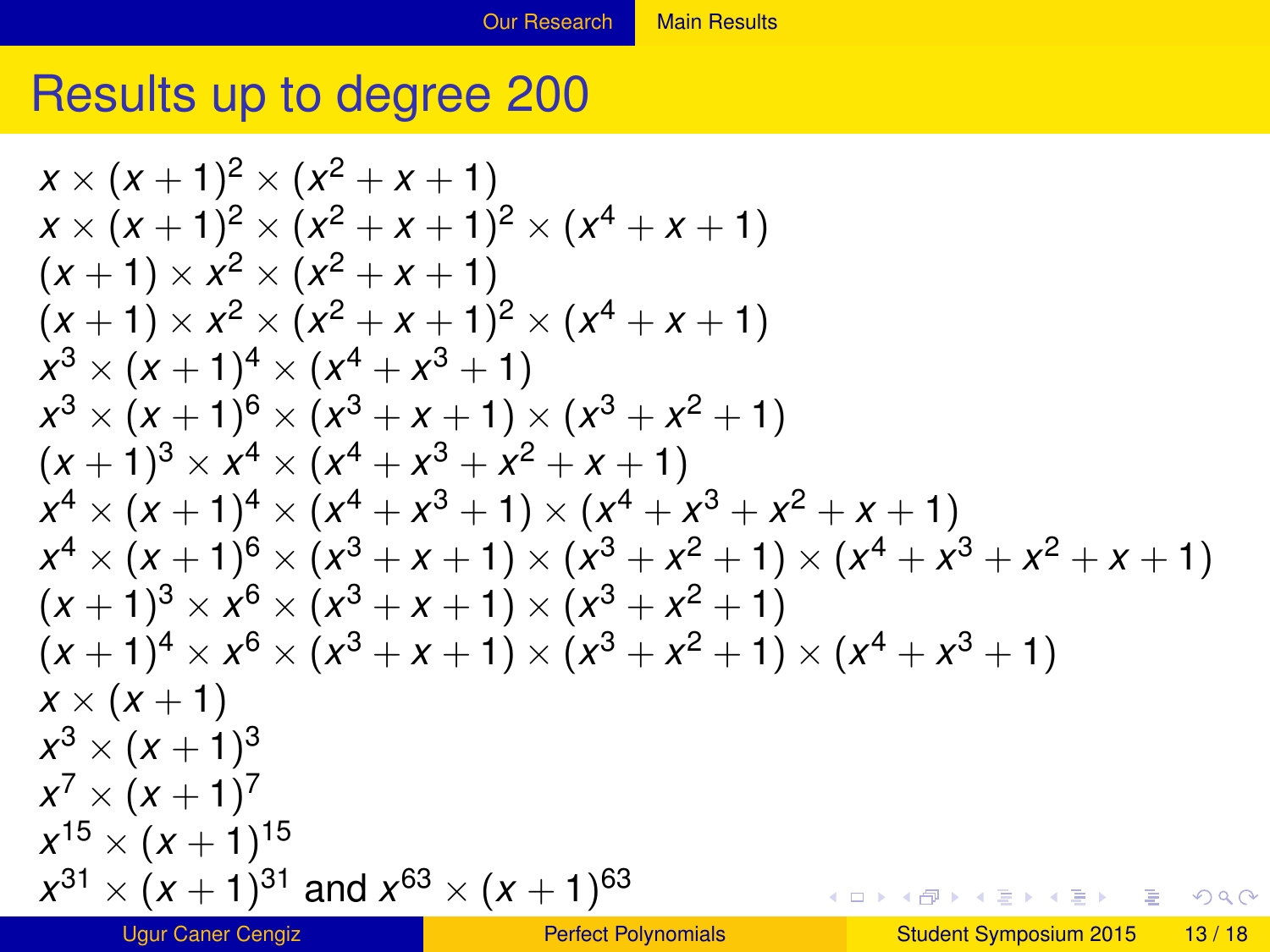## <span id="page-44-0"></span>Speed

```
def sigma1(x, y):
return (x^{y+1} - 1)/(x - 1)def sigma2(x, y):
 sum = 0for pow in range(0, y+1):
  sum = sum + (x^{pow})return sum
```
*sigma*1 and *sigma*2 speed testing

Dynamic Programming

 $\Omega$ 

メロメメ 御き メミメメ 急ず 一番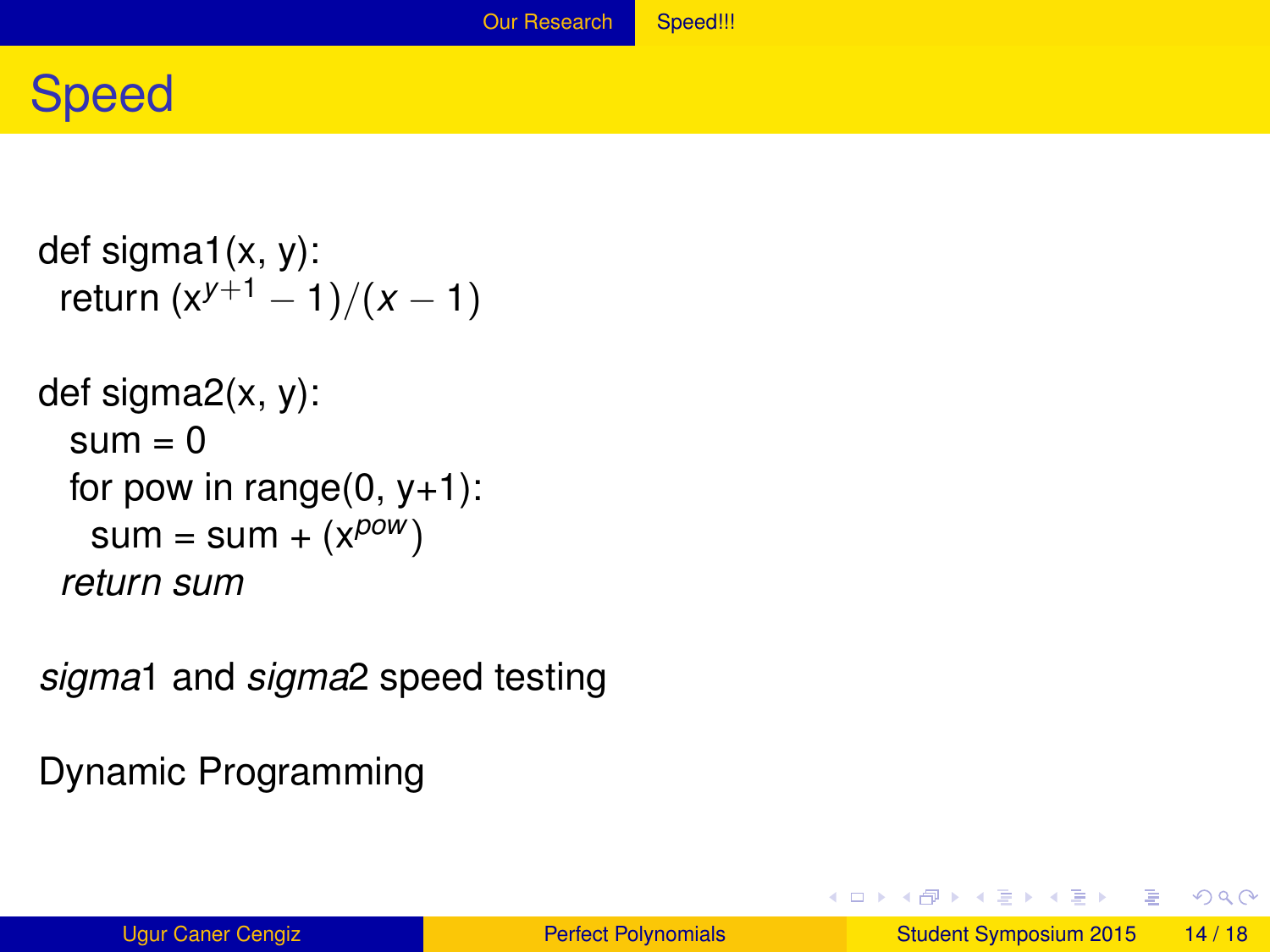<span id="page-45-0"></span>

#### Figure: FAST!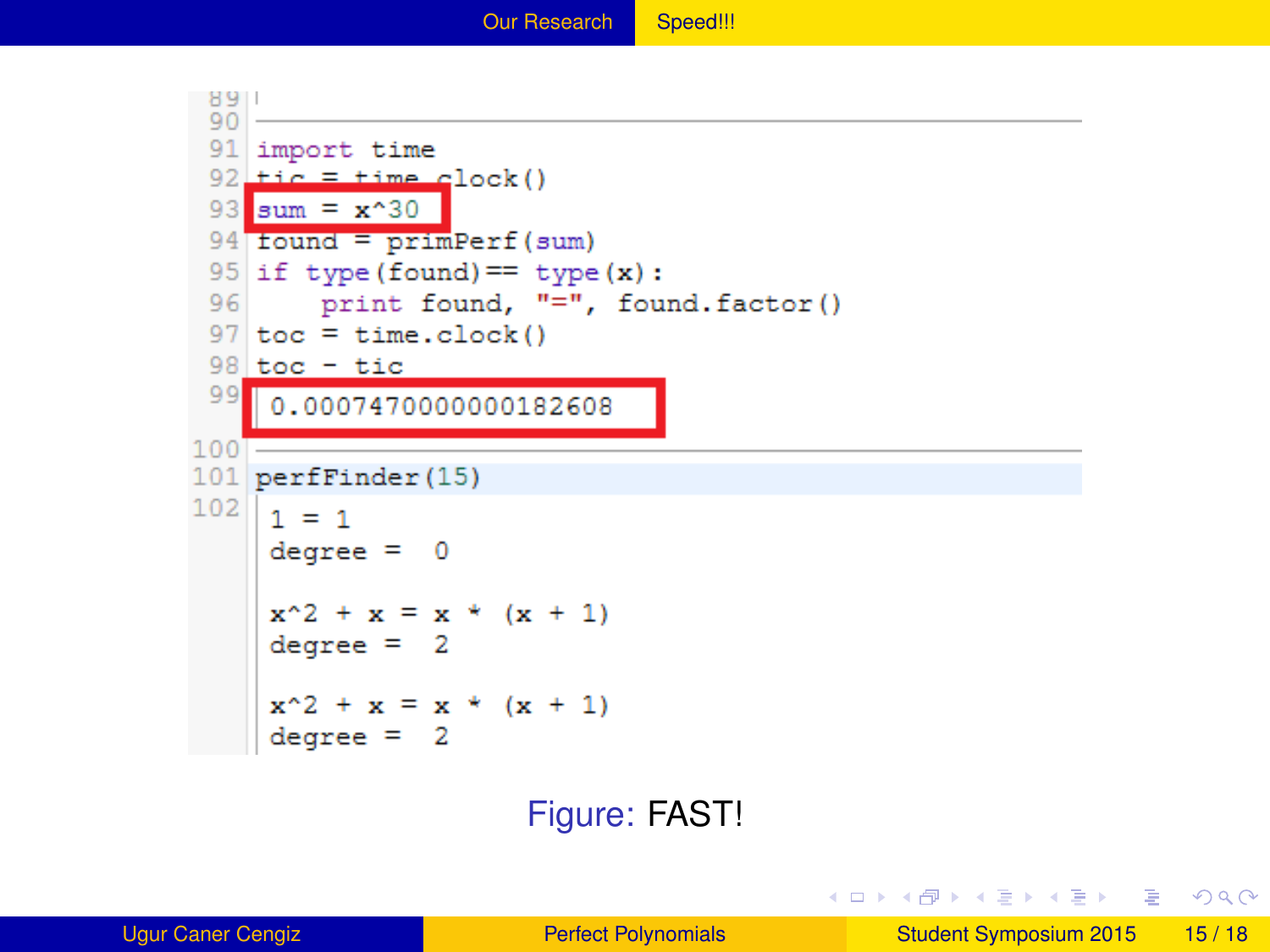## <span id="page-46-0"></span>**Summary**

- A perfect polynomial equals the sum of its divisors.
- As Canaday thought there are no odd perfect polynomials up to degree 200.
- My program is relatively fast and finds the perfect polynomials.

#### Future Plans

- To check higher degrees
- Show odd perfect polynomials mod 2 have at least 6 factors
- Work on a paper

 $\Omega$ 

 $(0,1)$   $(0,1)$   $(0,1)$   $(1,1)$   $(1,1)$   $(1,1)$   $(1,1)$   $(1,1)$   $(1,1)$   $(1,1)$   $(1,1)$   $(1,1)$   $(1,1)$   $(1,1)$   $(1,1)$   $(1,1)$   $(1,1)$   $(1,1)$   $(1,1)$   $(1,1)$   $(1,1)$   $(1,1)$   $(1,1)$   $(1,1)$   $(1,1)$   $(1,1)$   $(1,1)$   $(1,1$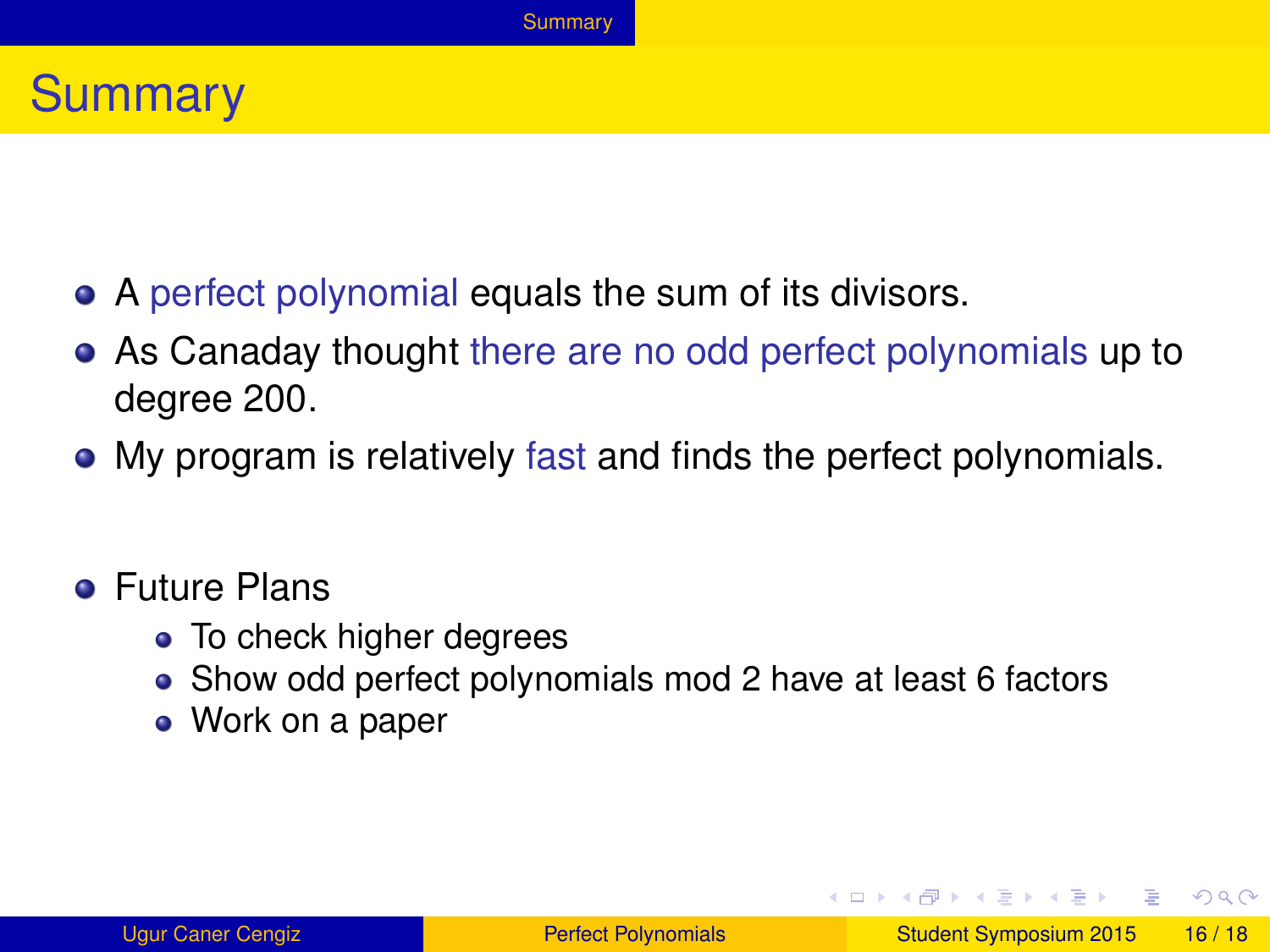## <span id="page-47-0"></span>For Further Information

#### E.F. Canaday

*The Sum of The Divisors of a Polynomial*. *Duke Mathematical Journal*, 8(4):721–737, 1941

## **L.** Gallardo. and O. Rahavandrainy.

*Odd Perfect Polynomials over F*<sup>2</sup> *Journal de Théeorie des Nombres de Bordeaux*, 19(1):165–174, 2007.

#### L. Gallardo. and O. Rahavandrainy.

*There is no odd perfect polynomial over F*<sup>2</sup> *with four prime factors Portugaliae Mathematica*, 66(2):131–145, 2009.

 $\Omega$ 

4 ロ ト 4 何 ト 4 ラ ト 4 ラ ト